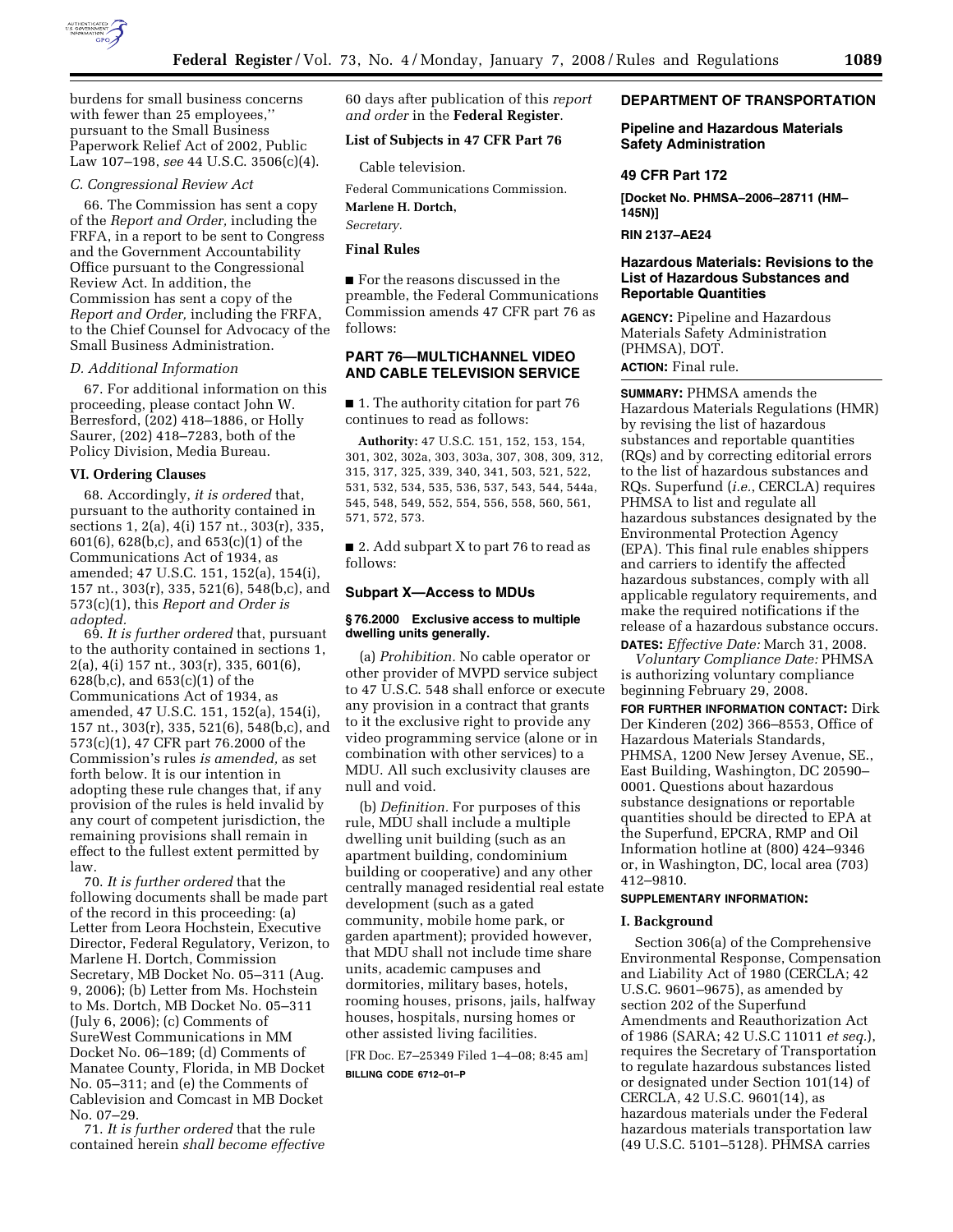out the rulemaking responsibilities of the Secretary of Transportation under the Federal hazardous materials transportation law, 49 CFR 1.53(b). This final rule is necessary to comply with 42 U.S.C. 9656(a), as amended by Section 202 of SARA.

In carrying out the statutory mandate, PHMSA has no discretion to determine what is or is not a hazardous substance or the appropriate reportable quantity (RQ) for materials designated as hazardous substances. This authority is vested in EPA. In accordance with CERCLA requirements, EPA must issue final rules amending the list of CERCLA hazardous substances, including adjusting RQs, before PHMSA can amend the list of hazardous substances in the HMR. PHMSA periodically revises the list of hazardous substances and RQs in the HMR (49 CFR Parts 171– 180) as adjustments are made by EPA.

This final rule revises the ''List of Hazardous Substances and Reportable Quantities'' that appears in Table 1 of Appendix A to § 172.101 to be consistent with EPA's List of Hazardous Substances and Reportable Quantities in 40 CFR 302.4 (Table 302.4). The changes made in this final rule are based on several EPA final rules that added, corrected, or deleted (removed) entries to Table 302.4. In addition, this final rule revises the ''List of Hazardous Substances and Reportable Quantities'' to correct typographical errors or insert inadvertent omissions from previous PHMSA rulemakings that revised the list based on previous EPA rule changes.

This final rule will enable shippers and carriers to identify CERCLA hazardous substances, comply with all applicable HMR and EPA requirements, and make required notifications if a release of a hazardous substance occurs. In addition to the reporting requirements of the HMR found in §§ 171.15 and 171.16, a release of a hazardous substance is subject to EPA notification requirements under 40 CFR 302.6 and may be subject to the reporting requirements of the U.S. Coast Guard under 33 CFR 153.203.

#### **II. Recent Revisions to EPA Table 302.4**

This final rule revises the ''List of Hazardous Substances and Reportable Quantities'' that appears in Table 1 of

Appendix A to § 172.101 to be consistent with revisions made in recent EPA rules that followed our last reprint of Table 1. The EPA changes to Table 302.4 are discussed as follows. (See the tables below for a listing of hazardous substances added and deleted by the EPA rules discussed below.)

On July 9, 2002, EPA issued a direct final rule (67 FR 45314) correcting errors and removing obsolete or redundant language in its Table 302.4. The majority of the errors were either typographical or the result of inadvertent omissions. Specifically, errors included unintentional discrepancies between an individual hazardous substance name appearing in Table 302.4 and the same name as it appears in other statutes (*i.e.*, Resource Conservation and Recovery Act (RCRA) section 3001, Clean Water Act (CWA) sections 307 and 311, and Clean Air Act (CAA) section 112) and their implementing regulations. EPA made corrections to the names of a number of hazardous substances to make them consistent with names that appear in these other regulatory lists. Many of these corrections are simple and involve, for example, the deletion of an unnecessary hyphen or the addition of parentheses. EPA added synonyms for six hazardous substances to Table 302.4 to be consistent with a February 9, 1995 final rule (60 FR 7824) that added a number of synonyms to RCRA regulations for those same substances. The hazardous substances and the respective synonyms that were added are ''Carbaryl; (1-Napthalenol, methylcarbamate)'', ''Carbofuran; (7- Benzofuranol, 2,3-dihydro-2,2-dimethyl- , methylcarbamate)'', ''Mercaptodimethur; (Phenol, (3,5 dimethyl–4-(methylthio)-, methylcarbamate)'', ''Mexacarbate; (Phenol, 4-(dimethylamino)-3,5 dimethyl-, methylcarbamate (ester))'', ''Propoxur (Baygon); (Phenol, 2-(1 methylethoxy)-, methylcarbamate)'', and ''Triethylamine; (Ethanamine, N,Ndiethyl-).'' EPA also added the entries ''Bis(chloromethyl) ether'' and ''Bromomethane'' as synonyms to be consistent with substances listed in section 112 of the CAA. Additionally, EPA removed a number of hazardous

substances from Table 302.4 in the interest of avoiding duplicative entries and deleted a number of synonyms of hazardous substances because the synonyms are not listed in RCRA, CWA, CAA, or their implementing regulations. Please refer to the July 9, 2002 **Federal Register** noted above for a complete explanation of the additions and deletions. This rule revises the entries in Table 1 of Appendix A to § 172.101 of the HMR for consistency with the revisions in EPA's July 9, 2002 final rule. However, we are retaining the entry for ''Methyl chloroformate'' and adding the footnote ''@'' because ''Methyl chloroformate'' is also listed as a proper shipping name in the Hazardous Materials Table (HMT). The footnote ''@'' signifies that the entry is added by PHMSA because it is a synonym for a listed hazardous substance and appears in the HMT as a proper shipping name.

On February 24, 2005, EPA issued a final rule (70 FR 9138) that added an entry for the K181 waste code (nonwastewaters from the production of dyes and/or pigments) to Table 302.4 and assigned the waste a statutory onepound RQ. This rule adds K181 to the ''List of Hazardous Substances and Reportable Quantities.''

On August 16, 2006, EPA issued a final rule (71 FR 47106) that adjusted the RQs for 34 hazardous substances from their statutory one-pound RQs. Specifically, the rule adjusted RQs for 28 individual carbamates, five carbamate-related waste codes (K156, K157, K158, K159, and K161), and the K178 waste code (inorganic manufacturing process waste). With the exception of K156, K157, K158, and K178, these materials have not been previously listed in the HMR as hazardous substances. This rule adds the 30 previously unlisted hazardous substances to the HMR and adjusts the RQs for consistency with EPA Table 302.4.

The following tables identify hazardous substances added or deleted in this final rule as well as a **Federal Register** reference to the EPA rule each revision is based upon:

A. Hazardous Substances Added to Table 1 of Appendix A to § 172.101

| Hazardous substance | Reportable quan-<br>tity (RQ) pounds<br>(kiloarams) | EPA final rule |
|---------------------|-----------------------------------------------------|----------------|
| A2213               | 5000 (2270)                                         | 71 FR 47106    |
|                     | 100 (45.4)                                          | 71 FR 47106    |
| Barban              | 10(4.54)                                            | 71 FR 47106    |
| <b>Bendiocarb</b>   | 100 (45.4)                                          | 71 FR 47106    |
|                     | 1000 (454)                                          | 71 FR 47106    |
| Benomvl             | 10(4.54)                                            | 71 FR 47106    |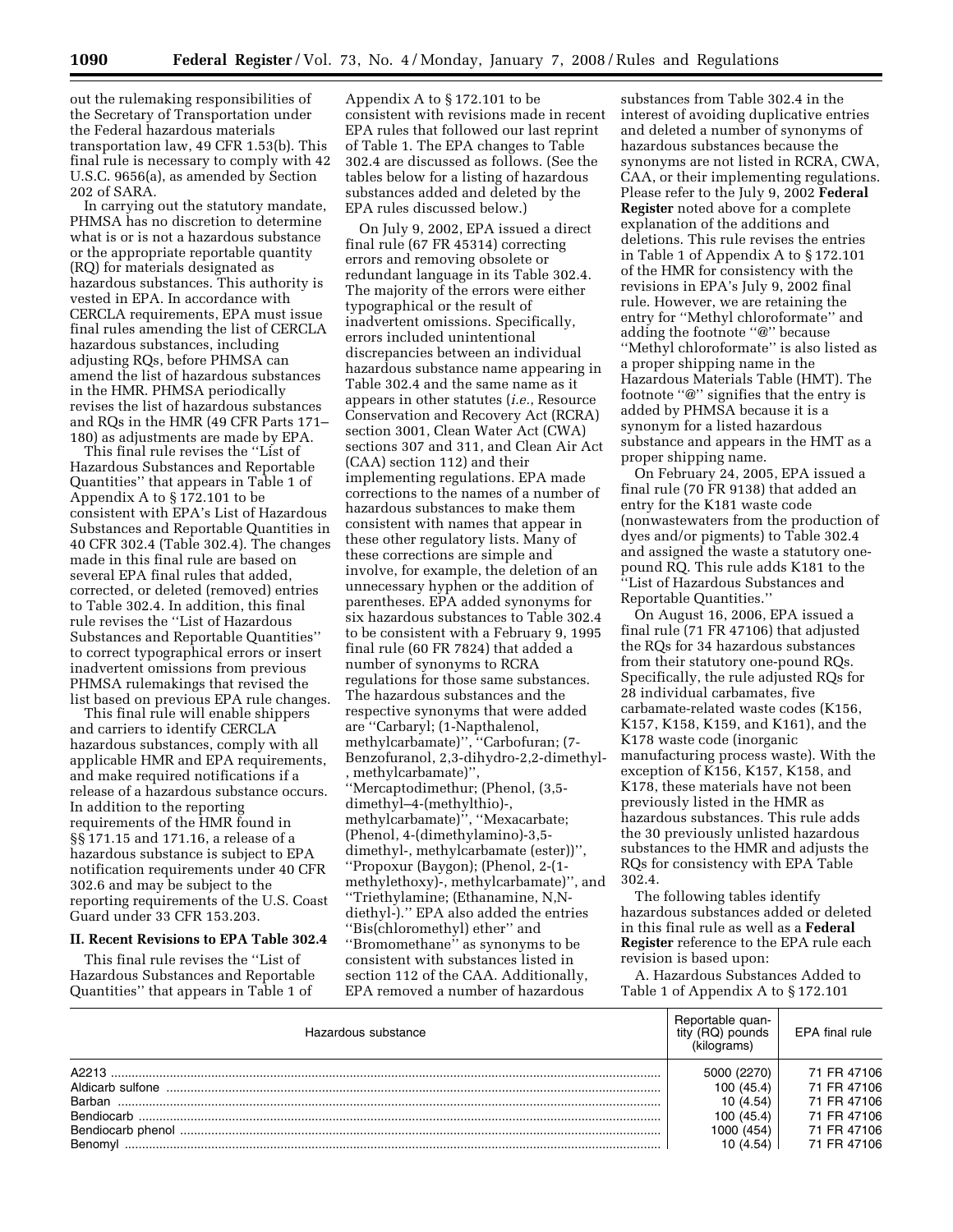| Hazardous substance                                                                                       | Reportable quan-<br>tity (RQ) pounds<br>(kilograms) | EPA final rule             |
|-----------------------------------------------------------------------------------------------------------|-----------------------------------------------------|----------------------------|
|                                                                                                           | 1000 (454)                                          | 71 FR 47106                |
|                                                                                                           | 100 (45.4)                                          | 71 FR 47106                |
|                                                                                                           | 10(4.54)                                            | 71 FR 47106                |
|                                                                                                           | 10 (4.54)                                           | 67 FR 45314                |
| Benzoic acid, 2-hydroxy-, compd. with (3aS-cis)-1,2,3,3a,8,8a-hexahydro-1,3a,8-trimethylpyrrolo [2,3-     |                                                     |                            |
|                                                                                                           | 100 (45.4)                                          | 71 FR 47106                |
|                                                                                                           | 10 (4.54)                                           | 67 FR 45314                |
|                                                                                                           | 1000 (454)<br>10 (4.54)                             | 67 FR 45314<br>71 FR 47106 |
|                                                                                                           | 10 (4.54)                                           | 71 FR 47106                |
|                                                                                                           | 10 (4.54)                                           | 71 FR 47106                |
| Carbamic acid, [(dibutylamino)thio]methyl-, 2,3-dihydro-2,2-dimethyl-7-benzofuranyl ester                 | 1000 (454)                                          | 71 FR 47106                |
|                                                                                                           | 1(0.454)                                            | 71 FR 47106                |
|                                                                                                           | 100 (45.4)                                          | 71 FR 47106                |
|                                                                                                           | 1000 (454)                                          | 71 FR 47106                |
|                                                                                                           | 10 (4.54)                                           | 71 FR 47106                |
|                                                                                                           | 1000 (454)                                          | 71 FR 47106                |
|                                                                                                           | 100 (45.4)                                          | 71 FR 47106                |
|                                                                                                           | 5000 (2270)                                         | 71 FR 47106                |
|                                                                                                           | 10 (4.54)                                           | 71 FR 47106                |
|                                                                                                           | 10 (4.54)<br>1000 (454)                             | 71 FR 47106<br>71 FR 47106 |
|                                                                                                           | 100 (45.4)                                          | 67 FR 45314                |
|                                                                                                           | 10 (4.54)                                           | 71 FR 47106                |
|                                                                                                           | 5000 (2270)                                         | 71 FR 47106                |
|                                                                                                           | 1(0.454)                                            | 71 FR 47106                |
|                                                                                                           | 100 (45.4)                                          | 71 FR 47106                |
|                                                                                                           | 5000 (2270)                                         | 67 FR 45314                |
|                                                                                                           | 5000 (2270)                                         | 71 FR 47106                |
| Ethanimidothioic acid, 2-(dimethylamino)-N-[[(methylamino)carbonyl]oxy]-2-oxo-, methyl ester              | 100 (45.4)                                          | 71 FR 47106                |
|                                                                                                           | 100 (45.4)                                          | 71 FR 47106                |
|                                                                                                           | 5000 (2270)                                         | 71 FR 47106                |
|                                                                                                           | 100 (45.4)                                          | 71 FR 47106                |
|                                                                                                           | 100 (45.4)                                          | 71 FR 47106<br>71 FR 47106 |
|                                                                                                           | 100 (45.4)<br>10 (4.54)                             | 71 FR 47106                |
|                                                                                                           | 10 (4.54)                                           | 71 FR 47106                |
|                                                                                                           | 10 (4.54)                                           | 71 FR 47106                |
| Methanimidamide, N,N-dimethyl-N'-[3-[[(methylamino) carbonyl]oxy]phenyl]-, monohydrochloride              | 100 (45.4)                                          | 71 FR 47106                |
| Methanimidamide, N,N-dimethyl-N'-[2-methyl-4-[[(methylamino)carbonyl]oxy]phenyl]-                         | 100 (45.4)                                          | 71 FR 47106                |
|                                                                                                           | 1000 (454)                                          | 71 FR 47106                |
|                                                                                                           | 100 (45.4)                                          | 67 FR 45314                |
|                                                                                                           | 100 (45.4)                                          | 71 FR 47106                |
|                                                                                                           | 1000 (454)                                          | 67 FR 45314                |
|                                                                                                           | 10 (4.54)                                           | 67 FR 45314                |
|                                                                                                           | 100 (45.4)                                          | 67 FR 45314                |
|                                                                                                           | 10 (4.54)<br>1000 (454)                             | 71 FR 47106<br>71 FR 47106 |
|                                                                                                           | 100 (45.4)                                          | 71 FR 47106                |
|                                                                                                           | 100 (45.4)                                          | 71 FR 47106                |
|                                                                                                           | 1000 (454)                                          | 71 FR 47106                |
|                                                                                                           | 100 (45.4)                                          | 71 FR 47106                |
|                                                                                                           | 1000 (454)                                          | 71 FR 47106                |
|                                                                                                           | 5000 (2270)                                         | 71 FR 47106                |
| Pyrrolo[2,3-b] indol-5-ol, 1,2,3,3a,8,8a-hexahydro-1,3a,8-trimethyl-, methylcarbamate (ester), (3aS-cis)- | 100 (45.4)                                          | 71 FR 47106                |
|                                                                                                           | 100 (45.4)                                          | 71 FR 47106                |
|                                                                                                           | 10 (4.54)                                           | 71 FR 47106                |
|                                                                                                           | 100 (45.4)                                          | 71 FR 47106                |
|                                                                                                           | 100 (45.4)                                          | 71 FR 47106<br>71 FR 47106 |
|                                                                                                           | 10 (4.54)<br>10 (4.54)                              | 71 FR 47106                |
|                                                                                                           | 10 (4.54)                                           | 71 FR 47106                |
|                                                                                                           | 1(0.454)                                            | 71 FR 47106                |
|                                                                                                           | 1(0.454)                                            | 70 FR 9138                 |

*B. Hazardous Substances Deleted From Table 1 of Appendix A to § 172.101*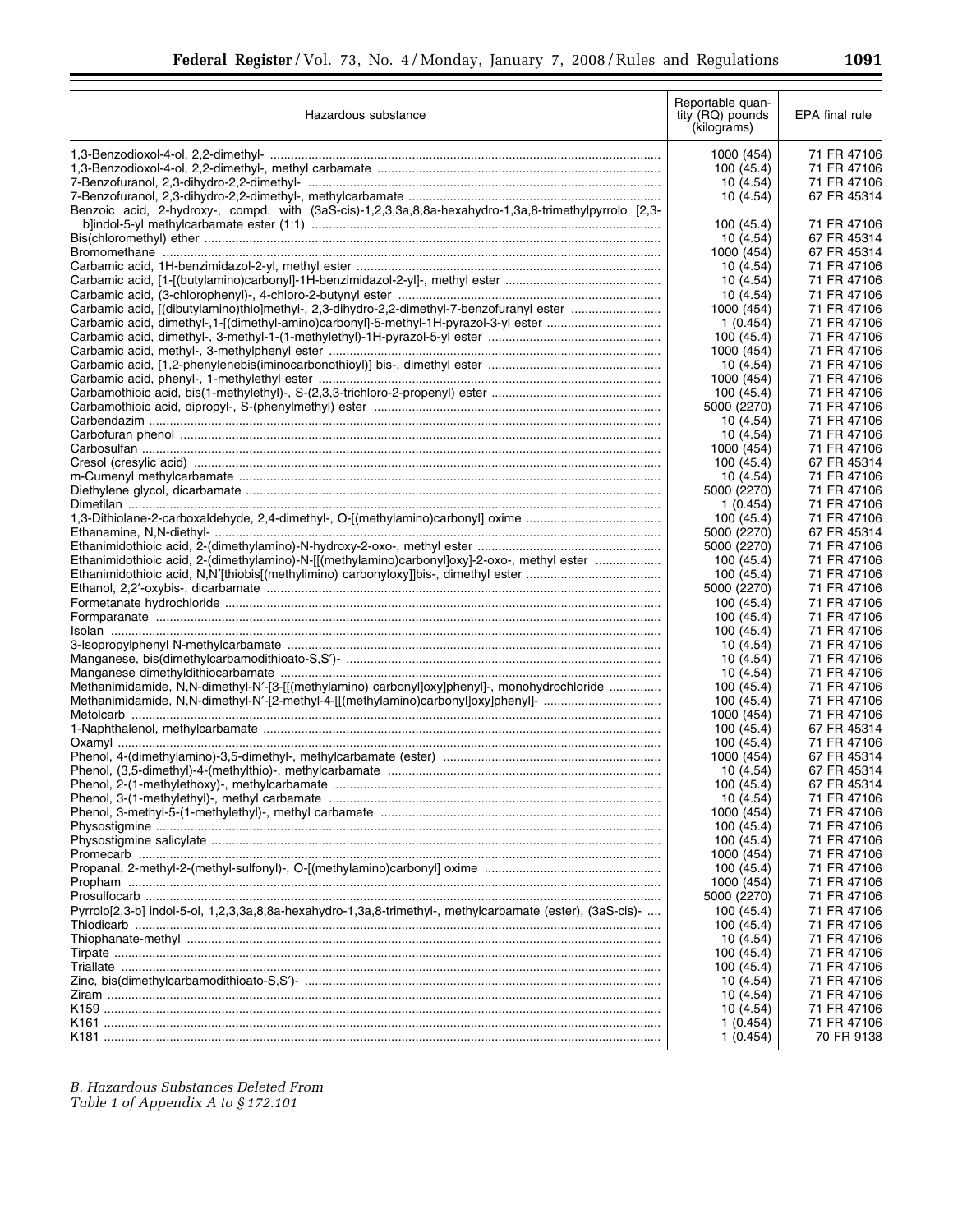| Hazardous substance | Reportable quan-<br>tity (RQ) pounds<br>(kilograms) | EPA final rule |
|---------------------|-----------------------------------------------------|----------------|
|                     | 1(0.454)                                            | 67 FR 45314    |
|                     |                                                     | 67 FR 45314    |
|                     |                                                     | 67 FR 45314    |
|                     |                                                     | 67 FR 45314    |
|                     | 1000 (454)                                          | 67 FR 45314    |
|                     | 100 (45.4)                                          | 67 FR 45314    |
|                     | 100 (45.4)                                          | 67 FR 45314    |
|                     | 10 (4.54)                                           | 67 FR 45314    |
|                     | 1(0.454)                                            | 67 FR 45314    |
|                     | 5000 (2270)                                         | 67 FR 45314    |
|                     | 10(4.54)                                            | 67 FR 45314    |
|                     |                                                     | 67 FR 45314    |
|                     |                                                     | 67 FR 45314    |
|                     |                                                     | 67 FR 45314    |
|                     | 1000 (454)                                          | 67 FR 45314    |
|                     | 10(4.54)                                            | 67 FR 45314    |
|                     | 100 (45.4)                                          | 67 FR 45314    |
|                     | 1(0.454)                                            | 67 FR 45314    |
|                     | 100 (45.4)                                          | 67 FR 45314    |
|                     | 1000 (454)                                          | 67 FR 45314    |
|                     | 10(4.54)                                            | 67 FR 45314    |
|                     | 10(4.54)                                            | 67 FR 45314    |
|                     | 100 (45.4)                                          | 67 FR 45314    |
|                     | 10(4.54)                                            | 67 FR 45314    |
|                     | 10(4.54)                                            | 67 FR 45314    |
|                     | 1(0.454)                                            | 67 FR 45314    |
|                     | 10(4.54)                                            | 67 FR 45314    |
|                     | 100 (45.4)                                          | 67 FR 45314    |
|                     | 100 (45.4)                                          | 67 FR 45314    |
|                     | 100 (45.4)                                          | 67 FR 45314    |
|                     |                                                     | 67 FR 45314    |
|                     |                                                     | 67 FR 45314    |
|                     | 10 (4.54)                                           | 67 FR 45314    |
|                     | 100 (45.4)                                          | 67 FR 45314    |

## **III. PHMSA Revisions Based on Previous EPA Rule Revisions to Table 302.4**

This final rule also makes corrections to the ''List of Hazardous Substances and Reportable Quantities'' appearing in Table 1 of Appendix A to § 172.101 to be consistent with revisions made in past EPA final rules that pre-date the rules discussed in section II. The corrections to the ''List of Hazardous Substances and Reportable Quantities'' are explained as follows:

(1) ''Acetic acid, (2,4,5 trichlorophenoxy)-'' and ''Carbamodithioic acid, 1,2 ethanediylbis-, salts & esters'' were added to EPA Table 302.4 as new names for previously listed hazardous substances by a December 27, 1989 EPA final rule (54 FR 53057) but were inadvertently not added into the HMR. This rule adds ''Acetic acid, (2,4,5 trichlorophenoxy)-'' and ''Carbamodithioic acid, 1,2 ethanediylbis-, salts & esters'' to the HMR.

(2) ''Diamine'' and ''1,2,3,4,10-10- Hexachloro-1,4,4a,5,8,8a-hexahydro-1,4:5,8-endo,exo-

dimethanonaphthalene'' were no longer

listed in Table 302.4 as synonyms for hazardous substances by an August 14, 1989 EPA final rule (54 FR 33425) but inadvertently remained in the HMR. This rule deletes ''Diamine'' and ''1,2,3,4,10-10-Hexachloro-1,4,4a,5,8,8ahexahydro-1,4:5,8-endo,exo-

dimethanonaphthalene'' from the HMR. (3) ''3,4-Benzacridine'', ''Carbamide, thio-'', ''Carbamimidoselenoic acid'', ''Carbon bisulfide'', ''Ethanoyl chloride'', ''Ethylenebisdithiocarbamic acid'', ''Methanoic acid'', and ''Methylene oxide'' were deleted from Table 302.4 as synonyms by a December 27, 1989 EPA final rule (54 FR 53057) but inadvertently remained in the HMR. This rule deletes the synonyms from the HMR.

(4) ''Methiocarb'' was added to Table 302.4 as a synonym by a February 9, 1995 EPA final rule (60 FR 7824) but was inadvertently not added into the HMR. This rule adds ''Methiocarb'' to the HMR.

(5) ''Aroclors'', ''Chlorinated Camphene'', ''DEHP'', ''Dibromoethane'', ''Hexone'', ''Iodomethane'', ''Lindane (all isomers)'', ''PCBs'', ''PCNB'', ''Quinone'', ''Quintobenzene'', ''TCDD'', ''2,4-Toluene diamine'', ''2,4-Toluene

diisocyanate'', and ''Urethane'' were added to Table 302.4 as synonyms by a June 12, 1995 EPA final rule (60 FR 30926) but were inadvertently not added into the HMR. This rule adds the synonyms to the HMR.

(6) ''beta-Propiolactone'' was added as a new entry to Table 302.4 by a June 12, 1995 EPA final rule (60 FR 30926) but was inadvertently not added into the HMR. This rule adds ''beta-Propiolactone'' to the HMR.

(7) The entry for ''1,4- Diethylenedioxide'' was corrected by adding ''1,4-Diethyleneoxide'' as a synonym to Table 302.4 by July 12, 1995 **Federal Register** corrections (60 FR 35991) but ''1,4-Diethyleneoxide'' was inadvertently not added into the HMR. This rule adds ''1,4-Diethyleneoxide'' to the HMR.

#### **IV. PHMSA Changes to Table 1 of Appendix A to § 172.101**

This final rule makes several nonsubstantive changes to the ''List of Hazardous Substances and Reportable Quantities'' that appears in Table 1 of Appendix A to § 172.101 of the HMR. Most of the changes correct typographical errors (i.e., incorrect RQs) and insert inadvertent omissions from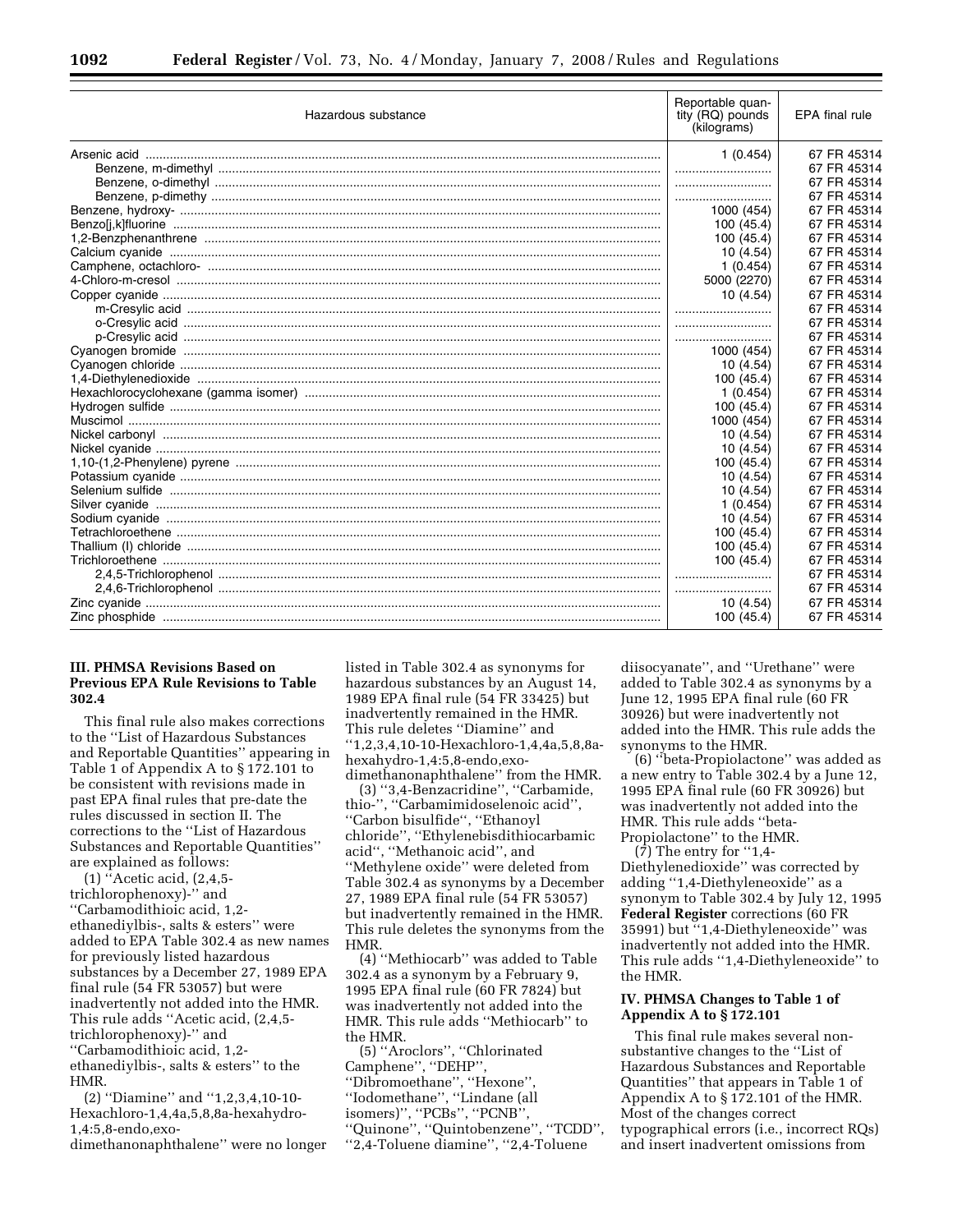printings of previous PHMSA rulemakings and the CFR. The changes include the removal of descriptive language for waste codes found in Table 1 as well as the removal of the entry ''Tetrachloroethane @'' because it does not also appear in the HMT as a proper shipping name. The waste code descriptions are readily available in EPA's List of Hazardous Substances and Reportable Quantities in 40 CFR 302.4. In the interest of relieving the burden of tracking EPA revisions to waste code descriptions for consistency purposes, limiting the potential for errors in the text when printing the descriptions, and space savings, we believe the waste code descriptions do not need to be duplicated in the HMR.

Several hazardous substances in Table 1 are listed with an incorrect RQ and are being corrected by this final rule. The changes are discussed as follows:

(1) The RQ for ''[1,1′-Biphenyl]-4,4′ diamine, 3,3′-dimethoxy-'' (and its synonym ''3,3′-Dimethoxybenzidine'') was incorrectly changed from 1 to 10 pounds rather than to 100 pounds in the August 21, 1989 PHMSA final rule (HM–145G; 54 FR 34666). This rule corrects the RQ for ''[1,1′-Biphenyl]-4,4′ diamine,3,3′-dimethoxy-'' and its synonym to 100 pounds.

(2) The RQ for ''Diethylamine'' was incorrectly changed to 1000 in the November 7, 1990 PHMSA final rule (HM–145I; 55 FR 46794). This rule corrects the RQ for ''Diethylamine'' to 100 pounds.

(3) The F004 waste code is based on two solvents: ''Cresols/Cresylic Acid'' and ''Nitrobenzene.'' The August 2, 1995 PHMSA final rule (HM–145K; 60 FR 39608) inadvertently revised the RQ for ''Nitrobenzene'' from 1000 to 100 pounds rather than for ''Cresols/Cresylic Acid.'' This final rule corrects the RQ for ''Cresols/Cresylic Acid'' from 1000 to 100 pounds and the RQ for ''Nitrobenzene'' to 1000 pounds.

(4) The RQs for ''Acetic acid, thallium(1+) salt'' and ''1-Acetyl-2 thiourea'' were incorrectly printed starting with the 1996 edition of the CFR. This rule corrects the RQs to 100 and 1000 pounds, respectively.

(5) The RQ for ''Methyl chloromethyl ether @'' was inadvertently not revised to 10 pounds in the March 5, 2002 PHMSA final rule (HM–145M; 67 FR 9926). The RQs for synonyms ''Chloromethyl methyl ether'' and ''Methane, chloromethoxy-'' were revised without revising the RQ for ''Methyl chloromethyl ether @.'' This rule corrects the RQ for ''Methyl chloromethyl ether @'' to 10 pounds.

Several hazardous substances were inadvertently omitted from Table 1. The omissions as well as other corrections to Table 1 are explained as follows:

(1) ''1-Chloro-2,3-epoxypropane'', ''Dimethyl aminoazobenzene'', ''2,6- Dinitrophenol'', ''2-Methyl aziridine'', and ''m-Nitrophenol'' were inadvertently omitted from the HMR through reprintings of the list in previous PHMSA rulemakings. This rule returns these entries to the HMR.

(2) The entry for ''DDE'' (and its RQ of 5000 pounds) was inadvertently omitted from the HMR starting with the 2000 edition of the CFR. This rule returns ''DDE'' and its RQ of 5000 pounds to the HMR. In addition, to provide clarification that there should be two listings of ''DDE'' with different RQs, CAS numbers are being added to the respective ''DDE'' entries. Also, the footnote ''#'' is added to the end of Table 1 of Appendix A to § 172.101 to provide a reference to the EPA rationale for having two entries with different RQs for the hazardous substance ''DDE.''

(3) ''1-Naphthalenamine'' and ''2- Naphthalenamine'' were inadvertently omitted from the HMR by including their respective synonyms, ''1- Naphthylamine'' and ''2- Naphthylamine'', instead. This rule adds ''1-Naphthalenamine'' and ''2- Naphthalenamine'' to the HMR and deletes ''1-Naphthylamine'' and ''2- Naphthylamine'' from the HMR.

Because this rulemaking makes numerous changes to the ''List of Hazardous Substances and Reportable Quantities'' found in Table 1 of Appendix A to § 172.101, we are reprinting it in its entirety.

#### **V. Regulatory Analyses and Notices**

*A. Executive Order 12866 and DOT Regulatory Policies and Procedures* 

This final rule is not considered a significant regulatory action under section 3(f) of Executive Order 12866 and, therefore, was not reviewed by the Office of Management and Budget. The rule is not considered significant under the Regulatory Policies and Procedures of the Department of Transportation (44 FR 11034). The economic impact associated with this final rule should be minimal for shippers and carriers for several reasons: (1) This rule does not impose new requirements on shippers or carriers of hazardous substances, but merely lists and makes corrections to hazardous substances already subject to regulation by EPA; (2) to the extent that new hazardous substances are added to the HMR requiring compliance with regulations pertaining to transport of the hazardous substances, most of the new entries already meet an existing hazard class definition and are currently

subject to the HMR. For example, carbamates are widely used as ingredients in pesticides. Shippers and carriers would incur some increased costs from additional hazard communication requirements (e.g., ''RQ'' on shipping papers and marking of packages) but minimal compared to costs of compliance with regulations for a hazardous substance that previously had not been regulated and; (3) additional hazardous substances added into the HMR in this final rule were inadvertent omissions or are synonyms of hazardous substances already subject to the requirements.

In consideration of the changes to the RQs for several hazardous substances in this rule, we reviewed the ''Economic Impact Analysis (EIA) of Proposed Reportable Quantity Adjustments for Carbamates Added as RCRA Hazardous Wastes and CERCLA Hazardous Substances, Volume VII,'' dated December 2002 prepared by the Environmental Protection Agency (EPA) in support of its related final rule. A copy of that document is available for review in the EPA docket (EPA–HQ– SFUND–2002–0010–0052).

According to the EPA EIA, upward RQ adjustments for hazardous substances reduce the required telephone notification of releases and reduce government and industry time spent on recordkeeping. The effects of these actions taken together can be categorized as ''cost savings.'' Conversely, downward RQ adjustments would produce increases in these same actions and therefore result in additional costs. Likewise, from an HMR compliance cost perspective, upward RQ adjustments are expected to reduce costs by reducing the number of shipments subject to the hazard communication requirements for RQs or subject to the HMR in general (by being a hazardous material based solely on being defined as a hazardous substance) while downward RQ adjustments are expected to increase costs. The majority of the RQ adjustments (based on EPA adjustments) in this rule are upwards adjustments leading to an overall cost savings.

This final rule will also enhance transportation safety and environmental protection because shippers, carriers, and emergency response personnel will be able to identify specific hazardous substances and take appropriate actions to comply with the applicable packaging and hazard communication requirements and to respond to transportation incidents involving hazardous substances.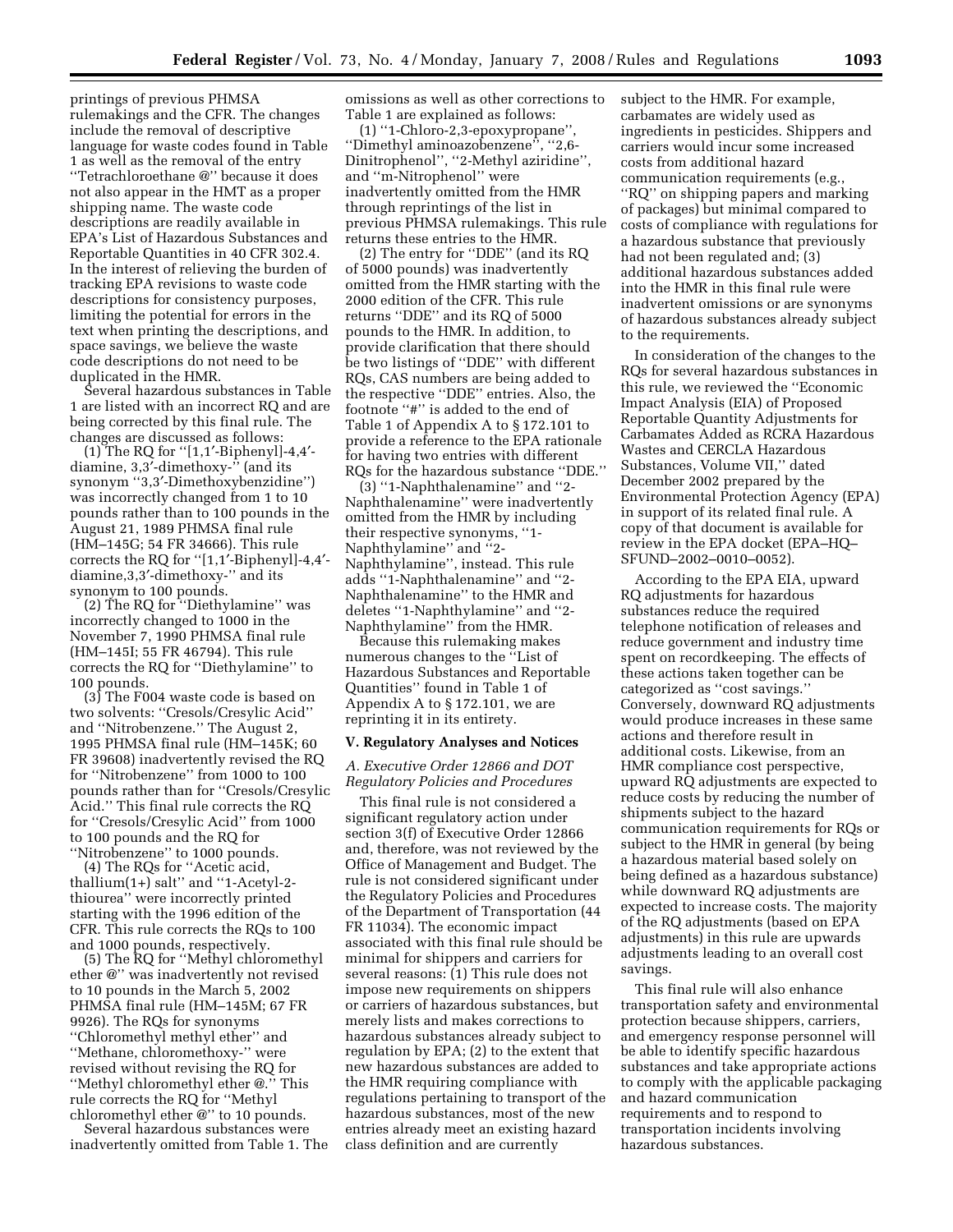#### *B. Executive Order 13132*

This final rule has been analyzed in accordance with the principles and criteria contained in Executive Order 13132 (''Federalism''). This final rule preempts State, local and Indian tribe requirements but does not adopt any regulation that has substantial direct effects on the States, the relationship between the national government and the States, or the distribution of power and responsibilities among the various levels of government. Therefore, the consultation and funding requirements of Executive Order 13132 do not apply.

The Federal hazardous material transportation law, 49 U.S.C. 5101– 5128, contains an express preemption provision (49 U.S.C. 5125(b)) that preempts State, local, and Indian tribe requirements on certain covered subjects. Covered subjects are:

(1) The designation, description, and classification of hazardous material;

(2) The packing, repacking, handling, labeling, marking, and placarding of hazardous material;

(3) The preparation, execution, and use of shipping documents related to hazardous materials and requirements related to the number, contents, and placement of those documents;

(4) The written notification, recording, and reporting of the unintentional release in transportation of hazardous material; or

(5) The design, manufacture, fabrication, inspection, marking, maintenance, reconditioning, repair, or testing of a packaging or container represented, marked, certified, or sold as qualified for use in transporting hazardous material.

This final rule addresses covered subject items (1), (2), and (3) above and would preempt State, local, and Indian tribe requirements not meeting the ''substantively the same'' standard. This rule is required by statute. Federal hazardous materials transportation law provides at Sec. 5125(b)(2) that, if PHMSA issues a regulation concerning any of the covered subjects, PHMSA must determine and publish in the **Federal Register** the effective date of Federal preemption. The effective date may not be earlier than the 90th day following the date of issuance of the final rule and not later than two years after the date of issuance. The effective date of Federal preemption for these requirements is April 7, 2008.

#### *C. Executive Order 13175*

This final rule has been analyzed in accordance with the principles and criteria contained in Executive Order

13175 (''Consultation and Coordination with Indian Tribal Governments''). Because this final rule does not have tribal implications, does not impose substantial direct compliance costs, and is required by statute, the funding and consultation requirements of Executive Order 13175 do not apply.

#### *D. Regulatory Flexibility Act*

The Regulatory Flexibility Act (5 U.S.C. 601 *et seq.*) requires an agency to review regulations to assess their impact on small entities unless the agency determines that a rule is not expected to have a significant impact on a substantial number of small entities. The Regulatory Flexibility Act applies only to final rules that are preceded by notices of proposed rulemaking (NPRM). Because this rule was not preceded by an NPRM, no assessment is required. EPA addressed the Regulatory Flexibility Act when it made the hazardous substances designation reflected in this rule.

#### *E. Paperwork Reduction Act*

This final rule does not impose any new information collection burden.

#### *F. Regulation Identifier Number (RIN)*

A regulation identifier number (RIN) is assigned to each regulatory action listed in the Unified Agenda of Federal Regulations. The Regulatory Information Service Center publishes the Unified Agenda in April and October of each year. The RIN contained in the heading of this document can be used to crossreference this action with the Unified Agenda.

#### *G. Unfunded Mandates Reform Act*

This final rule imposes no mandates and, thus, does not impose unfunded mandates under the Unfunded Mandates Reform Act of 1995. It does not result in costs of \$120.7 million or more to either State, local or tribal governments, in the aggregate, or to the private sector, and is the least burdensome alternative that achieves the objective of the rule.

#### *H. Environmental Assessment*

The National Environmental Policy Act of 1969 (NEPA), as amended (42 U.S.C. 4321–4347) requires Federal agencies to consider the consequences of major Federal actions and prepare a detailed statement on actions significantly affecting the quality of the human environment.

Releases of hazardous substances (e.g., carbamates) have the potential to cause damage to the human environment. Releases can occur during any stage of transportation (i.e., loading, transport, unloading, etc.). When a release occurs, it may result in increased risk to public health and the environment such as increased human exposure to carcinogens or adverse impacts to vegetation and wildlife surrounding the location of the release.

Revisions made to the ''List of Hazardous Substances and Reportable Quantities'' found in Table 1 of Appendix A to § 172.101 in this final rule enhance environmental protection. Listing of hazardous substances in the HMR and the correct RQs promotes better identification of these materials, leading to greater compliance with the reporting requirements and effective emergency response to incidents involving these materials, thereby lessening the potential for damage to the human environment. Further, the adjustment of an RQ should not have any significant influence on the number of releases that occur for that substance. EPA considers inherent substancespecific risks as part of its RQ adjustment methodology. It is assumed that releases of hazardous substances below an (adjusted) RQ, under most release circumstances, would not pose a sufficient risk to the human environment to warrant a government response. We conclude there are no significant environmental impacts associated with this final rule.

#### **List of Subjects in 49 CFR Part 172**

Education, Hazardous materials transportation, Hazardous waste, Hazardous substances, Labeling, Markings, Packaging and containers, Reporting and recordkeeping requirements.

In consideration of the foregoing, Title 49, part 172 of the Code of Federal Regulations, is amended as follows:

## **PART 172—HAZARDOUS MATERIALS TABLE, SPECIAL PROVISIONS, HAZARDOUS MATERIALS COMMUNICATIONS, EMERGENCY RESPONSE INFORMATION, AND TRAINING REQUIREMENTS**

■ 1. The authority citation for part 172 continues to read as follows:

**Authority:** 49 U.S.C. 5101–5128, 44701; 49 CFR 1.53.

■ 2. In Appendix A to § 172.101, Table 1 is revised to read as follows:

**Appendix A to § 172.101—List of Hazardous Substances and Reportable Quantities** 

\* \* \* \* \*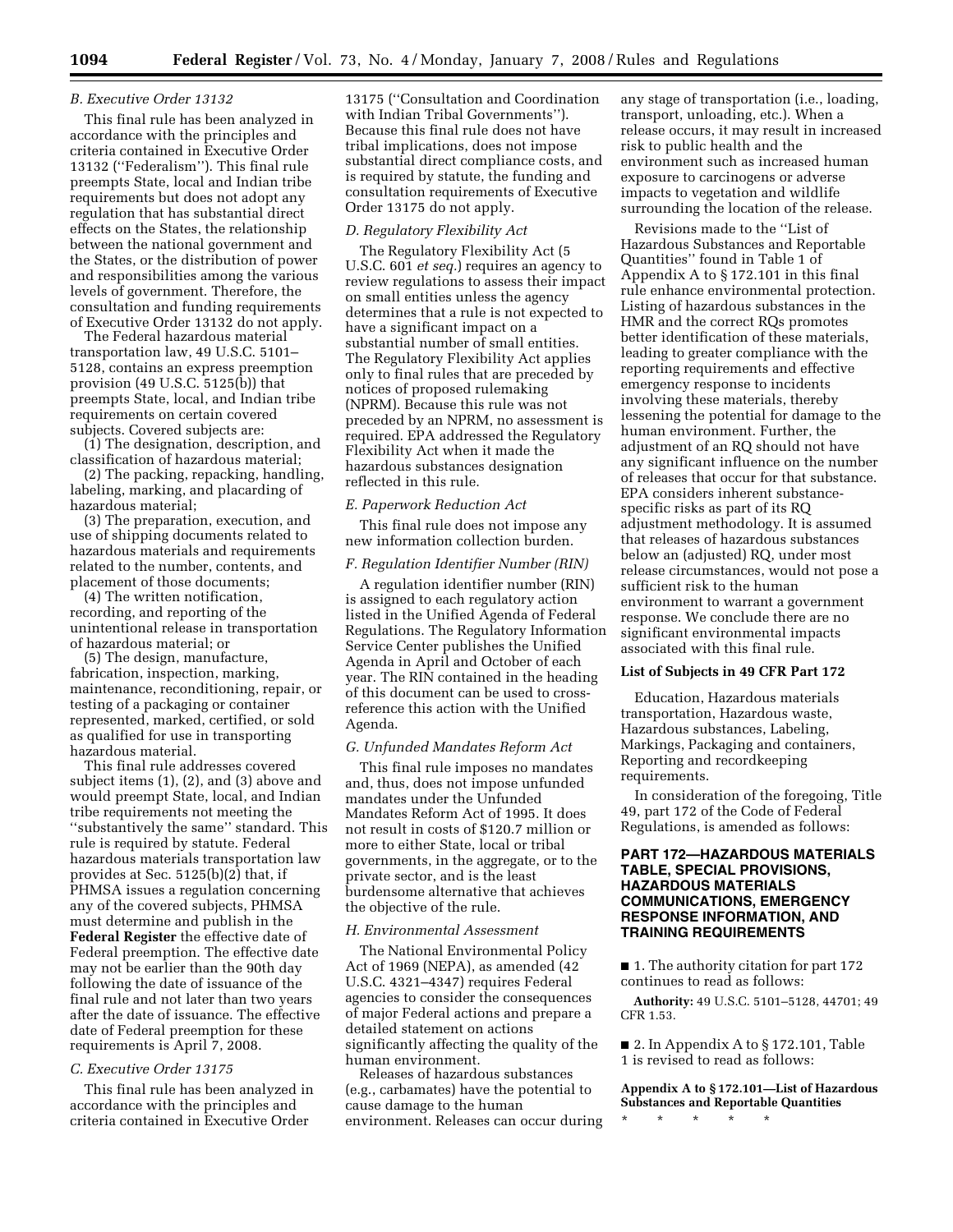| Hazardous substance | Reportable<br>quantity (RQ)<br>pounds<br>(kilograms) |
|---------------------|------------------------------------------------------|
|                     | 5000 (2270)                                          |
|                     | 100 (45.4)                                           |
|                     | 5000 (2270)                                          |
|                     | 1000 (454)                                           |
|                     | 1000 (454)                                           |
|                     | 5000 (2270)                                          |
|                     | 100 (45.4)<br>1000 (454)                             |
|                     | 100 (45.4)                                           |
|                     | 1 (0.454)                                            |
|                     | 100 (45.4)                                           |
|                     | 5000 (2270)                                          |
|                     | 100 (45.4)                                           |
|                     | 5000 (2270)                                          |
|                     | 10 (4.54)                                            |
|                     | 10 (4.54)                                            |
|                     | 100 (45.4)                                           |
|                     | 1000 (454)                                           |
|                     | 5000 (2270)                                          |
|                     | 5000 (2270)                                          |
|                     | 10 (4.54)<br>5000 (2270)                             |
|                     | 5000 (2270)                                          |
|                     | 1 (0.454)                                            |
|                     | 5000 (2270)                                          |
|                     | 5000 (2270)                                          |
|                     | 1000 (454)                                           |
|                     | 1 (0.454)                                            |
|                     | 5000 (2270)                                          |
|                     | 5000 (2270)                                          |
|                     | 100 (45.4)                                           |
|                     | 5000 (2270)                                          |
|                     | 1 (0.454)<br>100 (45.4)                              |
|                     | 1 (0.454)                                            |
|                     | 100 (45.4)                                           |
|                     | 1000 (454)                                           |
|                     | 100 (45.4)                                           |
|                     | 5000 (2270)                                          |
|                     | 1 (0.454)                                            |
|                     | 1000 (454)                                           |
|                     | 1000 (454)                                           |
|                     | 10 (4.54)                                            |
|                     | 100 (45.4)                                           |
|                     | 5000 (2270)                                          |
|                     | 5000 (2270)<br>5000 (2270)                           |
|                     | 10 (4.54)                                            |
|                     | 100 (45.4)                                           |
|                     | 5000 (2270)                                          |
|                     | 5000 (2270)                                          |
|                     | 5000 (2270)                                          |
|                     | 5000 (2270)                                          |
|                     | 10 (4.54)                                            |
|                     | 5000 (2270)                                          |
|                     | 10 (4.54)                                            |
|                     | 5000 (2270)                                          |
|                     | 100 (45.4)                                           |
|                     | 1000 (454)                                           |
|                     | 5000 (2270)                                          |
|                     | 10 (4.54)<br>1000 (454)                              |
|                     | 5000 (2270)                                          |
|                     | 100 (45.4)                                           |
|                     | 5000 (2270)                                          |
|                     | 5000 (2270)                                          |
|                     | 5000 (2270)                                          |
|                     | 1000 (454)                                           |
|                     | 5000 (2270)                                          |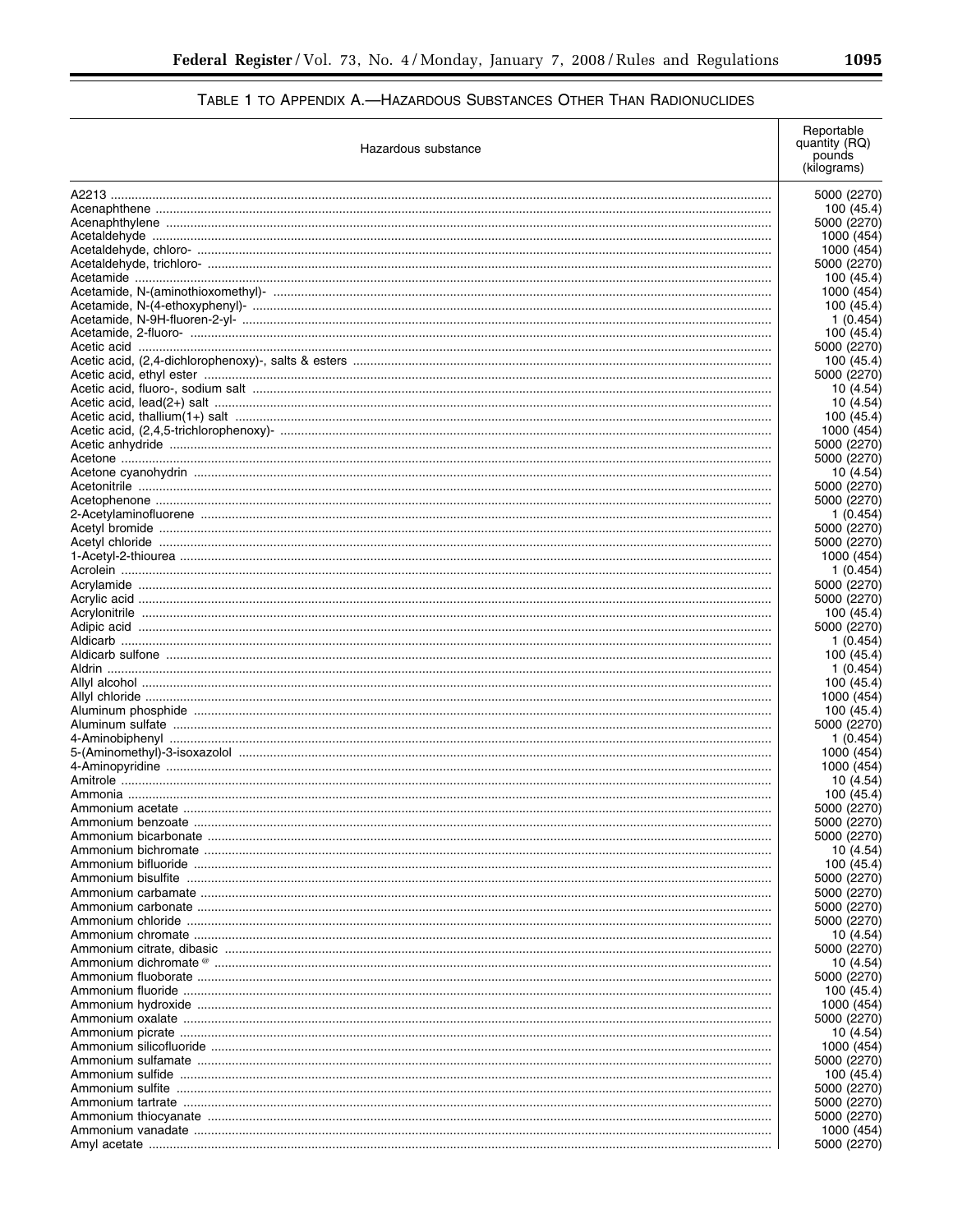۲

# TABLE 1 TO APPENDIX A.-HAZARDOUS SUBSTANCES OTHER THAN RADIONUCLIDES-Continued

| Hazardous substance                                                                                                           | Reportable<br>quantity (RQ)<br>pounds |
|-------------------------------------------------------------------------------------------------------------------------------|---------------------------------------|
|                                                                                                                               | (kilograms)                           |
|                                                                                                                               |                                       |
|                                                                                                                               |                                       |
|                                                                                                                               |                                       |
|                                                                                                                               | 5000 (2270)                           |
|                                                                                                                               | 100 (45.4)<br>5000 (2270)             |
|                                                                                                                               | 5000 (2270)                           |
|                                                                                                                               | 1000 (454                             |
|                                                                                                                               | 100 (45.4)                            |
|                                                                                                                               | 1000 (454)                            |
|                                                                                                                               | 1000 (454                             |
|                                                                                                                               | 1000 (454)<br>1000 (454               |
|                                                                                                                               | 1 (0.454)                             |
|                                                                                                                               | 1(0.454)                              |
|                                                                                                                               | 1(0.454)                              |
|                                                                                                                               | 1(0.454)                              |
|                                                                                                                               | 1(0.454)                              |
|                                                                                                                               | 1(0.454)<br>1(0.454)                  |
|                                                                                                                               | 1(0.454)                              |
|                                                                                                                               | 1(0.454)                              |
|                                                                                                                               | 1(0.454)                              |
|                                                                                                                               | 1(0.454)                              |
|                                                                                                                               | 1(0.454)                              |
|                                                                                                                               | 1(0.454)<br>1(0.454)                  |
|                                                                                                                               | 1(0.454)                              |
|                                                                                                                               | 1(0.454)                              |
|                                                                                                                               | 1(0.454)                              |
|                                                                                                                               | 1(0.454)                              |
|                                                                                                                               | 1(0.454)                              |
|                                                                                                                               | 1(0.454)                              |
|                                                                                                                               | 1(0.454)<br>1(0.454)                  |
|                                                                                                                               | 100 (45.4)                            |
|                                                                                                                               | 1 (0.454)                             |
|                                                                                                                               | 1 (0.454)                             |
|                                                                                                                               | 1(0.454)                              |
| Azirino[2',3':3,4]pyrrolo[1,2-a]indole-4,7-dione, 6-amino-8-[[(aminocarbonyl)oxy]methyl]-1,1a,2,8,8a,8b-hexahydro-8a-methoxy- | 10 (4.54)                             |
|                                                                                                                               | 10 (4.54)                             |
|                                                                                                                               | 10 (4.54)                             |
|                                                                                                                               | 100 (45.4)                            |
|                                                                                                                               | 1000 (454)<br>10 (4.54)               |
|                                                                                                                               | 10 (4.54)                             |
|                                                                                                                               | 100 (45.4)                            |
|                                                                                                                               | 5000 (2270)                           |
|                                                                                                                               | 5000 (2270)<br>10 (4.54)              |
|                                                                                                                               | 10 (4.54)                             |
|                                                                                                                               | 1 (0.454)<br>5000 (2270)              |
|                                                                                                                               | 100 (45.4)                            |
|                                                                                                                               | 1000 (454)                            |
|                                                                                                                               | 100 (45.4)                            |
|                                                                                                                               | 10 (4.54)                             |
|                                                                                                                               | 100 (45.4)                            |
|                                                                                                                               | 100 (45.4)<br>10 (4.54)               |
|                                                                                                                               | 100 (45.4)                            |
|                                                                                                                               | 100 (45.4)                            |
|                                                                                                                               | 5000 (2270                            |
|                                                                                                                               | 10 (4.54)                             |
|                                                                                                                               | 10 (4.54)                             |
|                                                                                                                               | 100 (45.4)<br>10 (4.54)               |
|                                                                                                                               | 100 (45.4)                            |
|                                                                                                                               |                                       |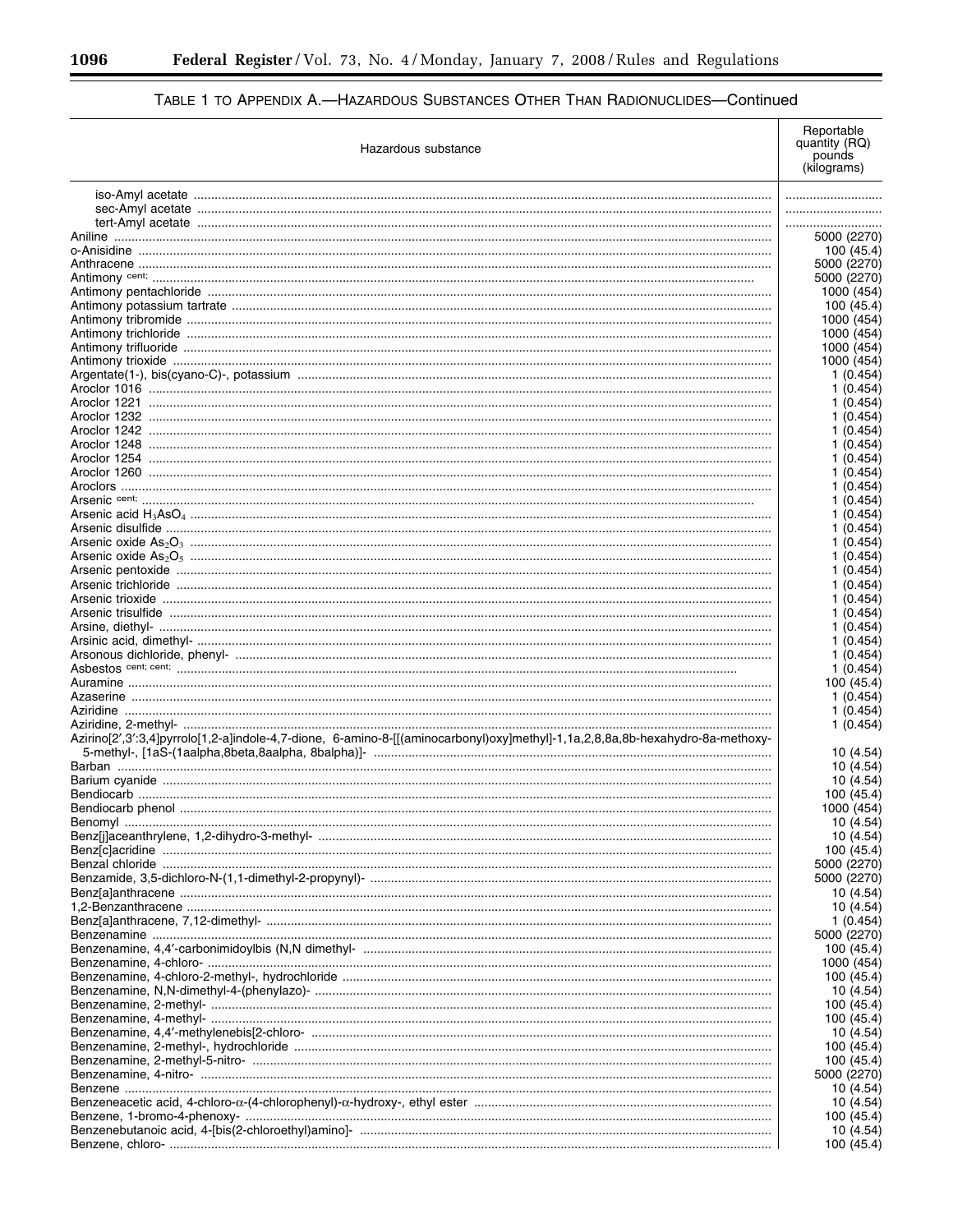| Hazardous substance                                                                                                  | Reportable<br>quantity (RQ)<br>pounds<br>(kilograms) |
|----------------------------------------------------------------------------------------------------------------------|------------------------------------------------------|
|                                                                                                                      | 100 (45.4)                                           |
|                                                                                                                      | 10 (4.54)                                            |
|                                                                                                                      | 100 (45.4)                                           |
|                                                                                                                      | 10 (4.54)                                            |
|                                                                                                                      | 1000 (454)<br>5000 (2270)                            |
|                                                                                                                      | 5000 (2270)                                          |
|                                                                                                                      | 100 (45.4)                                           |
|                                                                                                                      | 100(45.4)                                            |
|                                                                                                                      | 100 (45.4)                                           |
|                                                                                                                      | 1 (0.454)                                            |
|                                                                                                                      | 5000 (2270)<br>100 (45.4)                            |
|                                                                                                                      | 100 (45.4)                                           |
|                                                                                                                      | 5000 (2270)                                          |
|                                                                                                                      | 1000 (454)                                           |
|                                                                                                                      | 5000 (2270)                                          |
|                                                                                                                      | 10 (4.54)                                            |
|                                                                                                                      | 1000 (454)                                           |
|                                                                                                                      | 1000 (454)<br>10 (4.54)                              |
|                                                                                                                      | 100 (45.4)                                           |
|                                                                                                                      | 5000 (2270)                                          |
|                                                                                                                      | 1000 (454)                                           |
|                                                                                                                      | 10 (4.54)                                            |
|                                                                                                                      | 100 (45.4)                                           |
|                                                                                                                      | 100 (45.4)                                           |
|                                                                                                                      | 100 (45.4)<br>5000 (2270)                            |
|                                                                                                                      | 100 (45.4)                                           |
|                                                                                                                      | 1 (0.454)                                            |
|                                                                                                                      | 1 (0.454)                                            |
|                                                                                                                      | 10 (4.54)                                            |
|                                                                                                                      | 10 (4.54)                                            |
|                                                                                                                      | 1 (0.454)<br>100 (45.4)                              |
|                                                                                                                      | 10 (4.54)                                            |
|                                                                                                                      | 100 (45.4)                                           |
|                                                                                                                      | 100 (45.4)                                           |
|                                                                                                                      | 10 (4.54)                                            |
|                                                                                                                      | 1000 (454)                                           |
|                                                                                                                      | 100 (45.4)                                           |
|                                                                                                                      | 1 (0.454)<br>5000 (2270)                             |
|                                                                                                                      | 10 (4.54)                                            |
|                                                                                                                      | 10 (4.54)                                            |
|                                                                                                                      | 5000 (2270)                                          |
| acid, 2-hydroxy-, compd. with (3aS-cis)-1,2,3,3a,8,8a-hexahydro-1,3a,8-trimethylpyrrolo [2,3-b]indol-5-yl<br>Benzoic |                                                      |
|                                                                                                                      | 100 (45.4)<br>5000 (2270)                            |
|                                                                                                                      | 10 (4.54)                                            |
|                                                                                                                      | 5000 (2270)                                          |
|                                                                                                                      | 100 (45.4)                                           |
|                                                                                                                      | 1 (0.454)                                            |
|                                                                                                                      | 1(0.454)                                             |
|                                                                                                                      | 10 (4.54)                                            |
|                                                                                                                      | 10 (4.54)                                            |
|                                                                                                                      | 1000 (454)<br>100 (45.4)                             |
|                                                                                                                      | 10 (4.54)                                            |
|                                                                                                                      | 1(0.454)                                             |
|                                                                                                                      | 1(0.454)                                             |
|                                                                                                                      | 1 (0.454)                                            |
|                                                                                                                      | 10 (4.54)                                            |
|                                                                                                                      | 10 (4.54)<br>1(0.454)                                |
|                                                                                                                      | 1 (0.454)                                            |
|                                                                                                                      | 1(0.454)                                             |
|                                                                                                                      | 10 (4.54)                                            |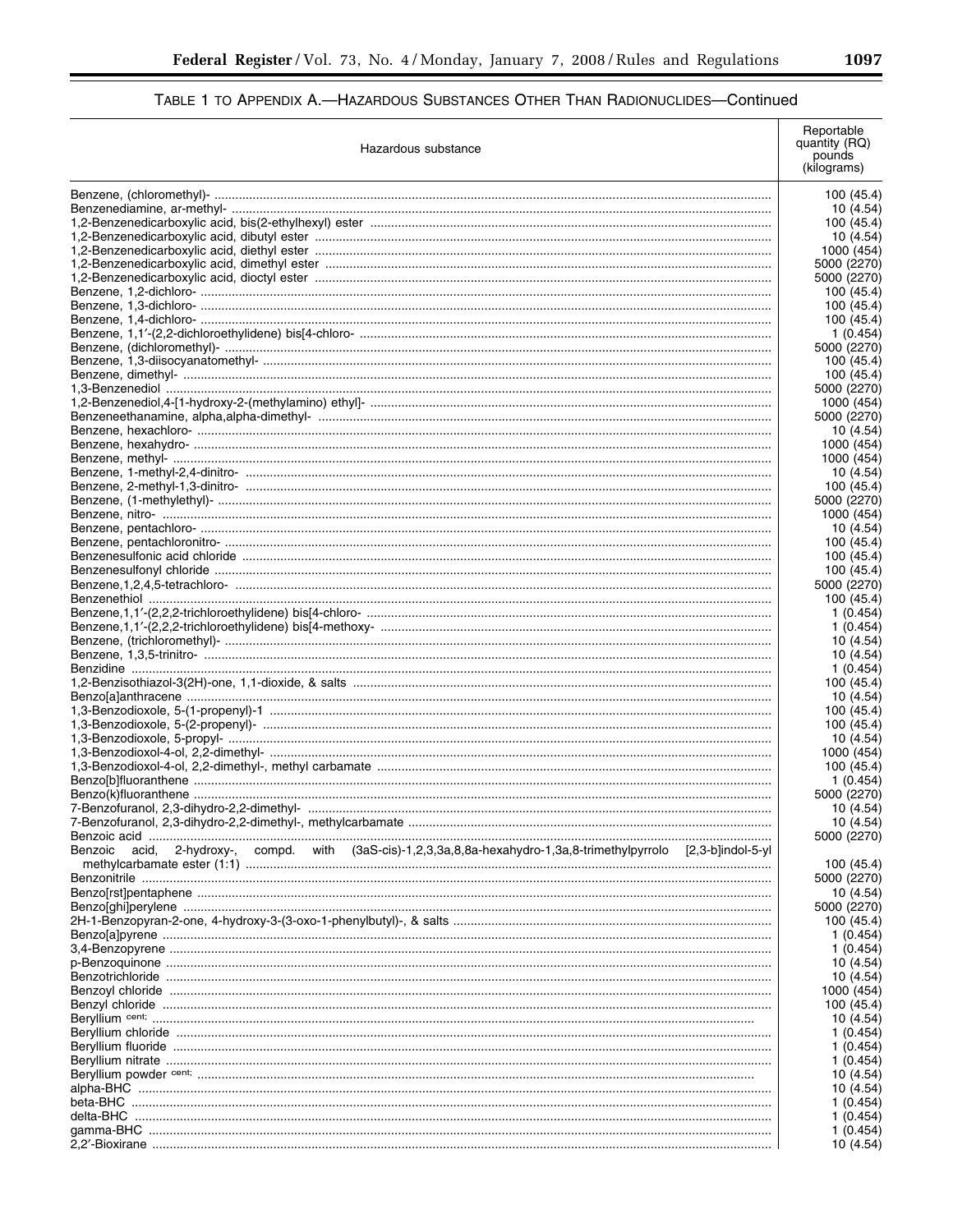| Hazardous substance                                                                                                    | Reportable<br>quantity (RQ)<br>pounds<br>(kilograms) |
|------------------------------------------------------------------------------------------------------------------------|------------------------------------------------------|
|                                                                                                                        | 100 (45.4)                                           |
|                                                                                                                        | 1 (0.454)                                            |
|                                                                                                                        | 1(0.454)                                             |
|                                                                                                                        | 100 (45.4)                                           |
|                                                                                                                        | 10 (4.54)                                            |
|                                                                                                                        | 1000 (454)                                           |
|                                                                                                                        | 10 (4.54)                                            |
|                                                                                                                        | 10 (4.54)<br>100 (45.4)                              |
|                                                                                                                        | 1000 (454)                                           |
|                                                                                                                        | 100 (45.4)                                           |
|                                                                                                                        | 1000 (454)                                           |
|                                                                                                                        | 100 (45.4)                                           |
|                                                                                                                        | 100 (45.4)                                           |
|                                                                                                                        | 10 (4.54)                                            |
|                                                                                                                        | 1 (0.454)                                            |
|                                                                                                                        | 10 (4.54)                                            |
|                                                                                                                        | 5000 (2270)                                          |
|                                                                                                                        | 5000 (2270)                                          |
|                                                                                                                        | 100 (45.4)                                           |
|                                                                                                                        | 10 (4.54)                                            |
|                                                                                                                        | 100 (45.4)<br>1(0.454)                               |
| 2-Butenoic acid, 2-methyl-, 7-[[2,3-dihydroxy-2-(1-methoxyethyl)-3-methyl-1-oxobutoxy] methyl]-2,3,5,7a-tetrahydro-1H- | 10(4.54)                                             |
|                                                                                                                        | 5000 (2270)                                          |
|                                                                                                                        |                                                      |
|                                                                                                                        |                                                      |
|                                                                                                                        |                                                      |
|                                                                                                                        | 5000 (2270)                                          |
|                                                                                                                        | 1000 (454)                                           |
|                                                                                                                        |                                                      |
|                                                                                                                        |                                                      |
|                                                                                                                        |                                                      |
|                                                                                                                        | 100 (45.4)                                           |
|                                                                                                                        | 10 (4.54)                                            |
|                                                                                                                        | 5000 (2270)                                          |
|                                                                                                                        |                                                      |
|                                                                                                                        | 1(0.454)<br>10 (4.54)                                |
|                                                                                                                        | 10 (4.54)                                            |
|                                                                                                                        | 10 (4.54)                                            |
|                                                                                                                        | 10 (4.54)                                            |
|                                                                                                                        | 1 (0.454)                                            |
|                                                                                                                        | 1(0.454)                                             |
|                                                                                                                        | 10(4.54)                                             |
|                                                                                                                        | 10 (4.54)                                            |
|                                                                                                                        | 1000 (454)                                           |
|                                                                                                                        | 10 (4.54)                                            |
|                                                                                                                        | 1000 (454)                                           |
|                                                                                                                        | 10 (4.54)                                            |
|                                                                                                                        | 10 (4.54)                                            |
|                                                                                                                        | 10 (4.54)                                            |
|                                                                                                                        | 10 (4.54)                                            |
|                                                                                                                        | 10 (4.54)                                            |
|                                                                                                                        | 1000 (454)                                           |
|                                                                                                                        | 1 (0.454)                                            |
|                                                                                                                        | 100 (45.4)<br>100 (45.4)                             |
|                                                                                                                        | 1000 (454)                                           |
|                                                                                                                        | 1 (0.454)                                            |
|                                                                                                                        | 10 (4.54)                                            |
|                                                                                                                        | 1000 (454)                                           |
|                                                                                                                        | 1 (0.454)                                            |
|                                                                                                                        | 5000 (2270)                                          |
|                                                                                                                        | 100 (45.4)                                           |
|                                                                                                                        | 100 (45.4)                                           |
|                                                                                                                        | 5000 (2270)                                          |
|                                                                                                                        | 100 (45.4)                                           |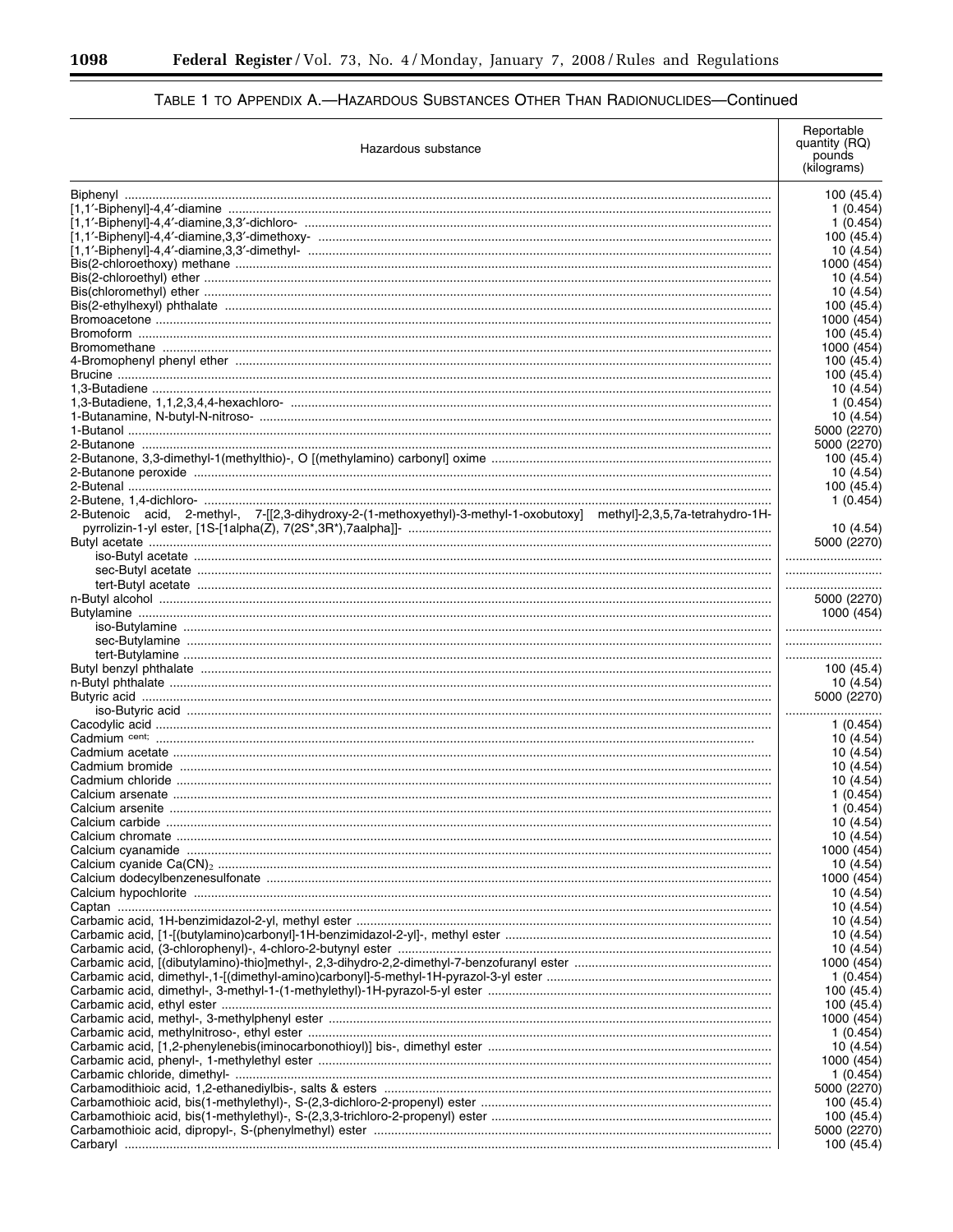| Hazardous substance | Reportable<br>quantity (RQ)<br>pounds<br>(kilograms) |
|---------------------|------------------------------------------------------|
|                     | 10 (4.54)                                            |
|                     | 10 (4.54)                                            |
|                     | 10 (4.54)                                            |
|                     | 100 (45.4)                                           |
|                     | 100 (45.4)                                           |
|                     | 10 (4.54)                                            |
|                     | 1000 (454)<br>1000 (454)                             |
|                     | 1000 (454)                                           |
|                     | 10 (4.54)                                            |
|                     | 100 (45.4)                                           |
|                     | 1000 (454)                                           |
|                     | 100 (45.4)                                           |
|                     | 5000 (2270)                                          |
|                     | 100 (45.4)                                           |
|                     | 10 (4.54)                                            |
|                     | 1 (0.454)                                            |
|                     | 1(0.454)                                             |
|                     | 1 (0.454)<br>1(0.454)                                |
|                     | 10 (4.54)                                            |
|                     | 100 (45.4)                                           |
|                     | 1000 (454)                                           |
|                     | 100(45.4)                                            |
|                     | 100 (45.4)                                           |
|                     | 1000 (454)                                           |
|                     | 100 (45.4)                                           |
|                     | 10 (4.54)                                            |
|                     | 5000 (2270)                                          |
|                     | 100 (45.4)                                           |
|                     | 100 (45.4)                                           |
|                     | 100 (45.4)                                           |
|                     | 1000 (454)<br>10 (4.54)                              |
|                     | 100 (45.4)                                           |
|                     | 10 (4.54)                                            |
|                     | 5000 (2270)                                          |
|                     | 5000 (2270)                                          |
|                     | 100 (45.4)                                           |
|                     | 100 (45.4)                                           |
|                     | 5000 (2270)                                          |
|                     | 100 (45.4)                                           |
|                     | 100 (45.4)                                           |
|                     | 1000 (454)                                           |
|                     | 1000 (454)                                           |
|                     | 100 (45.4)<br>1 (0.454)                              |
|                     | 1000 (454)                                           |
|                     | 10 (4.54)                                            |
|                     | 10 (4.54)                                            |
|                     | 1000 (454)                                           |
|                     | 5000 (2270)                                          |
|                     | 1000 (454)                                           |
|                     | 100 (45.4)                                           |
|                     | 1000 (454)                                           |
|                     | 1000 (454)                                           |
|                     | 1000 (454)                                           |
|                     | 1 (0.454)                                            |
|                     | 5000 (2270)                                          |
|                     | 10 (4.54)                                            |
|                     | 10 (4.54)<br>10 (4.54)                               |
|                     | 1 (0.454)                                            |
|                     | 100 (45.4)                                           |
|                     | 100 (45.4)                                           |
|                     | 100 (45.4)                                           |
|                     | 100 (45.4)                                           |
|                     | 100 (45.4)                                           |
|                     | 100 (45.4)                                           |

 $\equiv$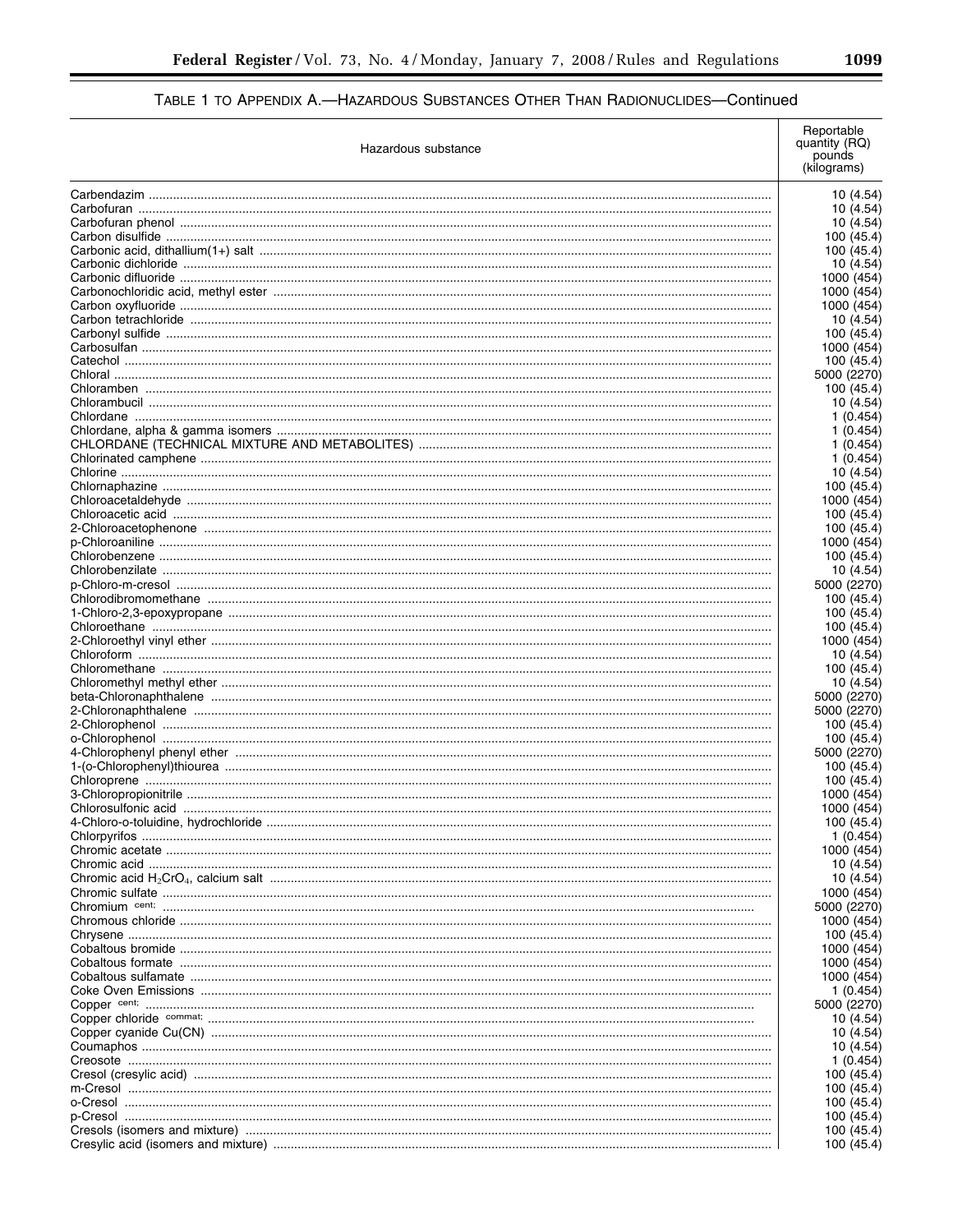Ξ

۲

| Hazardous substance | Reportable<br>quantity (RQ)<br>pounds<br>(kilograms) |
|---------------------|------------------------------------------------------|
|                     | 100 (45.4)                                           |
|                     | 5000 (2270)                                          |
|                     | 10 (4.54)                                            |
|                     | 100 (45.4)                                           |
|                     | 1 (0.454                                             |
|                     | 10 (4.54)<br>100 (45.4)                              |
|                     | 100 (45.4)                                           |
|                     | 10(4.54)                                             |
|                     | 100 (45.4)                                           |
|                     | 100 (45.4)                                           |
|                     | 10 (4.54)<br>100 (45.4)                              |
|                     | 1000 (454                                            |
|                     | 10 (4.54)                                            |
|                     | 10 (4.54)                                            |
|                     | 1000 (454                                            |
|                     | 1 (0.454)                                            |
|                     | 5000 (2270)                                          |
|                     | 100 (45.4)                                           |
|                     | 10 (4.54)<br>10 (4.54)                               |
|                     | 100 (45.4)                                           |
|                     | 100 (45.4)                                           |
|                     | 100 (45.4)                                           |
|                     | 10 (4.54)                                            |
|                     | 1 (0.454)                                            |
|                     | 1 (0.454)                                            |
|                     | 1(0.454)                                             |
|                     | 5000 (2270)<br>1 (0.454)                             |
|                     | 1 (0.454)                                            |
|                     | 1(0.454)                                             |
|                     | 100 (45.4)                                           |
|                     | 100 (45.4)                                           |
|                     | 1 (0.454)                                            |
|                     | 100 (45.4)                                           |
|                     | 1 (0.454)<br>1(0.454)                                |
|                     | 1 (0.454)                                            |
|                     | 100 (45.4)                                           |
|                     | 10 (4.54)                                            |
|                     | 1(0.454)                                             |
|                     | 1 (0.454)                                            |
|                     | 10 (4.54)                                            |
|                     | 10 (4.54)<br>1000 (454)                              |
|                     | 100 (45.4)                                           |
|                     | 1(0.454)                                             |
|                     | 100 (45.4)                                           |
|                     | 100 (45.4)                                           |
|                     | 100 (45.4)                                           |
|                     | 100 (45.4)                                           |
|                     | 100 (45.4)                                           |
|                     | 100 (45.4)<br>100 (45.4)                             |
|                     | 1 (0.454)                                            |
|                     | 5000 (2270)                                          |
|                     | 1 (0.454)                                            |
|                     | 5000 (2270)                                          |
|                     | 1000 (454                                            |
|                     | 100 (45.4)                                           |
|                     | 100 (45.4)                                           |
|                     | 1000 (454<br>10 (4.54)                               |
|                     | 1000 (454                                            |
|                     | 1000 (454                                            |
|                     | 1000 (454                                            |
|                     | 10 (4.54)                                            |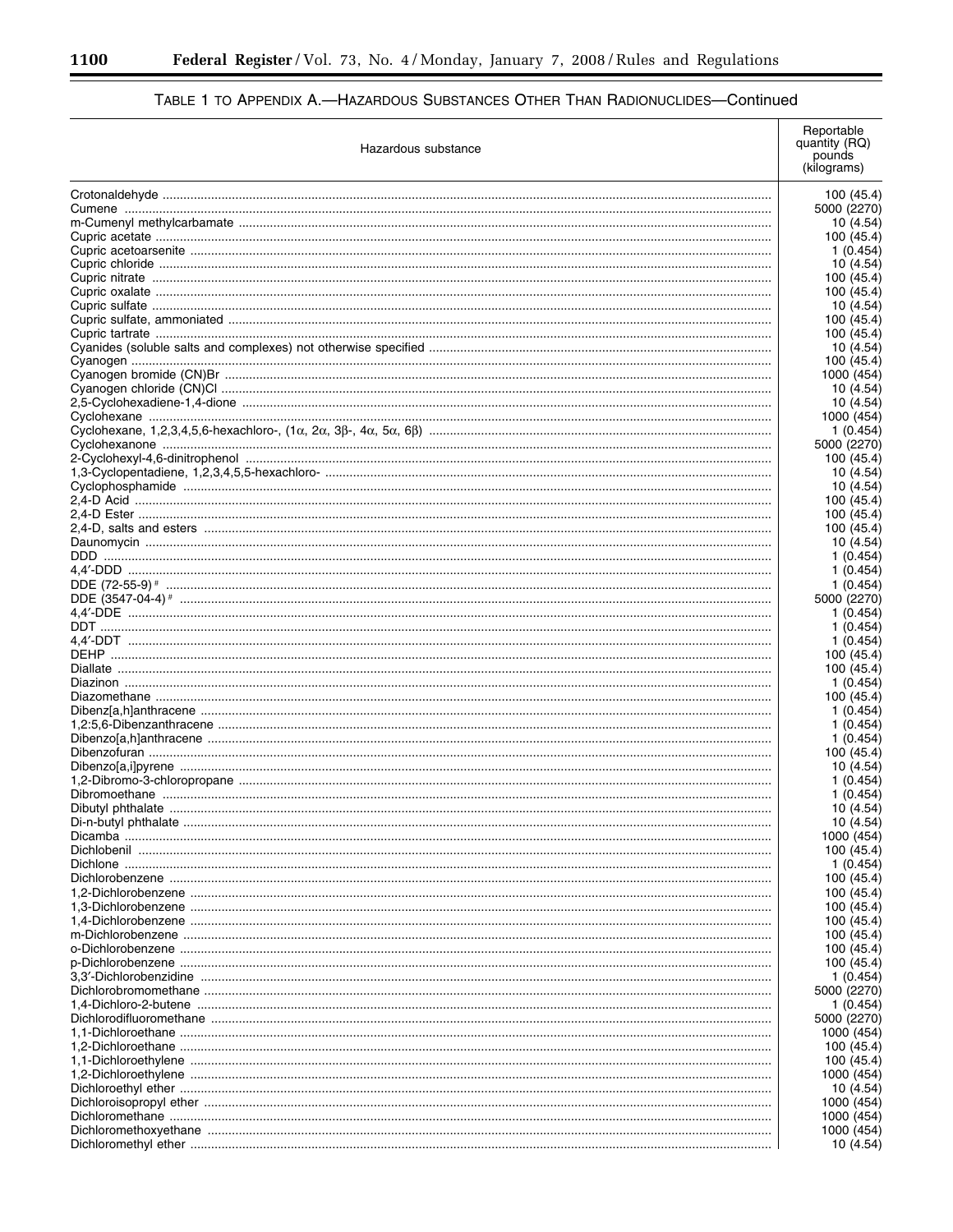| Hazardous substance                                                                                                                                                                                                                                                                                                                                                                               | Reportable<br>quantity (RQ)<br>pounds<br>(kilograms) |
|---------------------------------------------------------------------------------------------------------------------------------------------------------------------------------------------------------------------------------------------------------------------------------------------------------------------------------------------------------------------------------------------------|------------------------------------------------------|
|                                                                                                                                                                                                                                                                                                                                                                                                   | 100 (45.4)                                           |
|                                                                                                                                                                                                                                                                                                                                                                                                   | 100 (45.4)                                           |
|                                                                                                                                                                                                                                                                                                                                                                                                   | 1 (0.454)                                            |
|                                                                                                                                                                                                                                                                                                                                                                                                   | 1000 (454)                                           |
|                                                                                                                                                                                                                                                                                                                                                                                                   |                                                      |
|                                                                                                                                                                                                                                                                                                                                                                                                   |                                                      |
|                                                                                                                                                                                                                                                                                                                                                                                                   | 1000 (454)                                           |
|                                                                                                                                                                                                                                                                                                                                                                                                   | 100 (45.4)<br>100 (45.4)                             |
|                                                                                                                                                                                                                                                                                                                                                                                                   |                                                      |
|                                                                                                                                                                                                                                                                                                                                                                                                   | <br>100 (45.4)                                       |
|                                                                                                                                                                                                                                                                                                                                                                                                   | 5000 (2270)                                          |
|                                                                                                                                                                                                                                                                                                                                                                                                   | 10 (4.54)                                            |
|                                                                                                                                                                                                                                                                                                                                                                                                   | 10 (4.54)                                            |
|                                                                                                                                                                                                                                                                                                                                                                                                   | 1(0.454)                                             |
|                                                                                                                                                                                                                                                                                                                                                                                                   | 10 (4.54)                                            |
|                                                                                                                                                                                                                                                                                                                                                                                                   | 100 (45.4)                                           |
|                                                                                                                                                                                                                                                                                                                                                                                                   | 100 (45.4)                                           |
|                                                                                                                                                                                                                                                                                                                                                                                                   | 1000 (454)                                           |
|                                                                                                                                                                                                                                                                                                                                                                                                   | 1(0.454)                                             |
|                                                                                                                                                                                                                                                                                                                                                                                                   | 5000 (2270)                                          |
|                                                                                                                                                                                                                                                                                                                                                                                                   | 100 (45.4)                                           |
|                                                                                                                                                                                                                                                                                                                                                                                                   | 100 (45.4)                                           |
|                                                                                                                                                                                                                                                                                                                                                                                                   | 10 (4.54)<br>5000 (2270)                             |
|                                                                                                                                                                                                                                                                                                                                                                                                   | 100 (45.4)                                           |
|                                                                                                                                                                                                                                                                                                                                                                                                   | 1000 (454)                                           |
|                                                                                                                                                                                                                                                                                                                                                                                                   | 100 (45.4)                                           |
|                                                                                                                                                                                                                                                                                                                                                                                                   | 1 (0.454)                                            |
|                                                                                                                                                                                                                                                                                                                                                                                                   | 10 (4.54)                                            |
|                                                                                                                                                                                                                                                                                                                                                                                                   | 10 (4.54)                                            |
| 1,4:5,8-Dimethanonaphthalene, 1,2,3,4,10,10-hexachloro-1,4,4a,5,8,8a-hexahydro-, (1alpha, 4alpha, 4abeta, 5alpha, 8alpha,                                                                                                                                                                                                                                                                         | 100 (45.4)                                           |
| 1,4:5,8-Dimethanonaphthalene, 1,2,3,4,10,10-hexachloro-1,4,4a,5,8,8a-hexahydro-, (1alpha, 4alpha, 4abeta, 5beta, 8beta,<br>8abeta)-1 (0.454).<br>2,7:3,6-Dimethanonaphth[2,3-b]oxirene,3,4,5,6,9,9-hexachloro-1a,2,2a,3,6,6a,7,7a-octahydro-, (1aalpha, 2beta, 2aalpha,<br>2,7:3,6-Dimethanonaphth[2, 3-b]oxirene,3,4,5,6,9,9-hexachloro-1a,2,2a,3,6,6a,7,7a-octahydro-, (1aalpha, 2beta, 2abeta, | 1(0.454)<br>1(0.454)<br>1(0.454)                     |
|                                                                                                                                                                                                                                                                                                                                                                                                   | 10 (4.54)                                            |
|                                                                                                                                                                                                                                                                                                                                                                                                   | 100 (45.4)                                           |
|                                                                                                                                                                                                                                                                                                                                                                                                   | 1000 (454)                                           |
|                                                                                                                                                                                                                                                                                                                                                                                                   | 10 (4.54)                                            |
|                                                                                                                                                                                                                                                                                                                                                                                                   | 10 (4.54)                                            |
|                                                                                                                                                                                                                                                                                                                                                                                                   | 100 (45.4)                                           |
|                                                                                                                                                                                                                                                                                                                                                                                                   | 1(0.454)                                             |
|                                                                                                                                                                                                                                                                                                                                                                                                   | 10 (4.54)                                            |
|                                                                                                                                                                                                                                                                                                                                                                                                   | 10 (4.54)                                            |
|                                                                                                                                                                                                                                                                                                                                                                                                   | 1(0.454)                                             |
|                                                                                                                                                                                                                                                                                                                                                                                                   | 100 (45.4)<br>10 (4.54)                              |
|                                                                                                                                                                                                                                                                                                                                                                                                   | 1(0.454)                                             |
|                                                                                                                                                                                                                                                                                                                                                                                                   | 10 (4.54)                                            |
|                                                                                                                                                                                                                                                                                                                                                                                                   | 5000 (2270)                                          |
|                                                                                                                                                                                                                                                                                                                                                                                                   | 100 (45.4)                                           |
|                                                                                                                                                                                                                                                                                                                                                                                                   | 5000 (2270)                                          |
|                                                                                                                                                                                                                                                                                                                                                                                                   | 100 (45.4)                                           |
|                                                                                                                                                                                                                                                                                                                                                                                                   | 1(0.454)                                             |
|                                                                                                                                                                                                                                                                                                                                                                                                   | 100 (45.4)                                           |
|                                                                                                                                                                                                                                                                                                                                                                                                   |                                                      |
|                                                                                                                                                                                                                                                                                                                                                                                                   |                                                      |
|                                                                                                                                                                                                                                                                                                                                                                                                   |                                                      |
|                                                                                                                                                                                                                                                                                                                                                                                                   | 10 (4.54)                                            |
|                                                                                                                                                                                                                                                                                                                                                                                                   | 10 (4.54)                                            |
|                                                                                                                                                                                                                                                                                                                                                                                                   | 10 (4.54)                                            |
|                                                                                                                                                                                                                                                                                                                                                                                                   |                                                      |
|                                                                                                                                                                                                                                                                                                                                                                                                   |                                                      |
|                                                                                                                                                                                                                                                                                                                                                                                                   | 10 (4.54)                                            |

 $\equiv$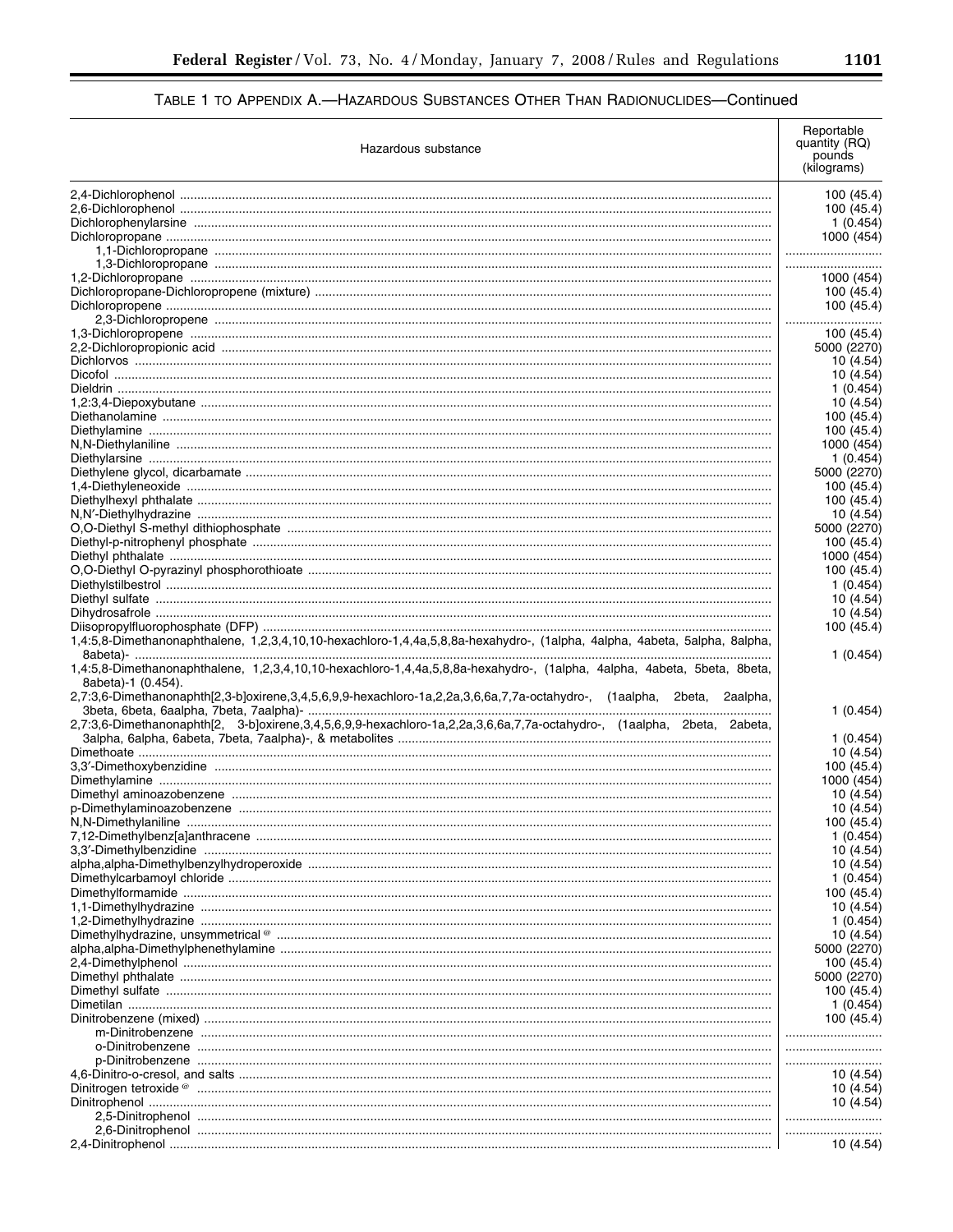-

# TABLE 1 TO APPENDIX A.-HAZARDOUS SUBSTANCES OTHER THAN RADIONUCLIDES-Continued

| Hazardous substance | Reportable<br>quantity (RQ)<br>pounds<br>(kilograms) |
|---------------------|------------------------------------------------------|
|                     | 10(4.54)                                             |
|                     |                                                      |
|                     | 10 (4.54)                                            |
|                     | 100 (45.4)                                           |
|                     | 1000 (454)                                           |
|                     | 5000 (2270)                                          |
|                     | 100 (45.4)<br>10 (4.54)                              |
|                     | 100 (45.4)                                           |
|                     | 10 (4.54)                                            |
|                     | 5000 (2270)                                          |
|                     | 10 (4.54)                                            |
|                     | 1000 (454)                                           |
|                     | 1(0.454)                                             |
|                     | 100 (45.4)                                           |
|                     | 100 (45.4)<br>100 (45.4)                             |
|                     | 1000 (454)                                           |
|                     | 1 (0.454)                                            |
|                     | 1(0.454)                                             |
|                     | 1(0.454)                                             |
|                     | 1(0.454)                                             |
|                     | 1000 (454)                                           |
|                     | 1(0.454)                                             |
|                     | 1(0.454)                                             |
|                     | 1(0.454)                                             |
|                     | 100 (45.4)                                           |
|                     | 1000 (454)<br>100 (45.4)                             |
|                     | 1000 (454)                                           |
|                     | 5000 (2270)                                          |
|                     | 1(0.454)                                             |
|                     | 5000 (2270)                                          |
|                     | 1(0.454)                                             |
|                     | 1000 (454)                                           |
|                     | 100 (45.4)                                           |
|                     | 100 (45.4)                                           |
|                     | 100 (45.4)                                           |
|                     | 1000 (454)                                           |
|                     | 100 (45.4)<br>10 (4.54)                              |
|                     | 10 (4.54)                                            |
|                     | 100 (45.4)                                           |
|                     | 100 (45.4)                                           |
|                     | 10 (4.54)                                            |
|                     | 1000 (454)                                           |
|                     | 100 (45.4)                                           |
|                     | 5000 (2270)                                          |
|                     | 100 (45.4)                                           |
|                     | 100 (45.4)                                           |
|                     | 100 (45.4)                                           |
|                     | 1000 (454)<br>1(0.454)                               |
|                     | 5000 (2270)                                          |
|                     | 5000 (2270)                                          |
|                     | 1(0.454)                                             |
|                     | 1000 (454)                                           |
|                     | 100 (45.4)                                           |
|                     | 1000 (454)                                           |
|                     | 100 (45.4)                                           |
|                     | 100 (45.4)                                           |
|                     | 10 (4.54)                                            |
|                     | 5000 (2270)                                          |
|                     | 1000 (454)                                           |
|                     | 1000 (454)                                           |
|                     | 100 (45.4)<br>100 (45.4)                             |
|                     | 10 (4.54)                                            |
|                     | 5000 (2270)                                          |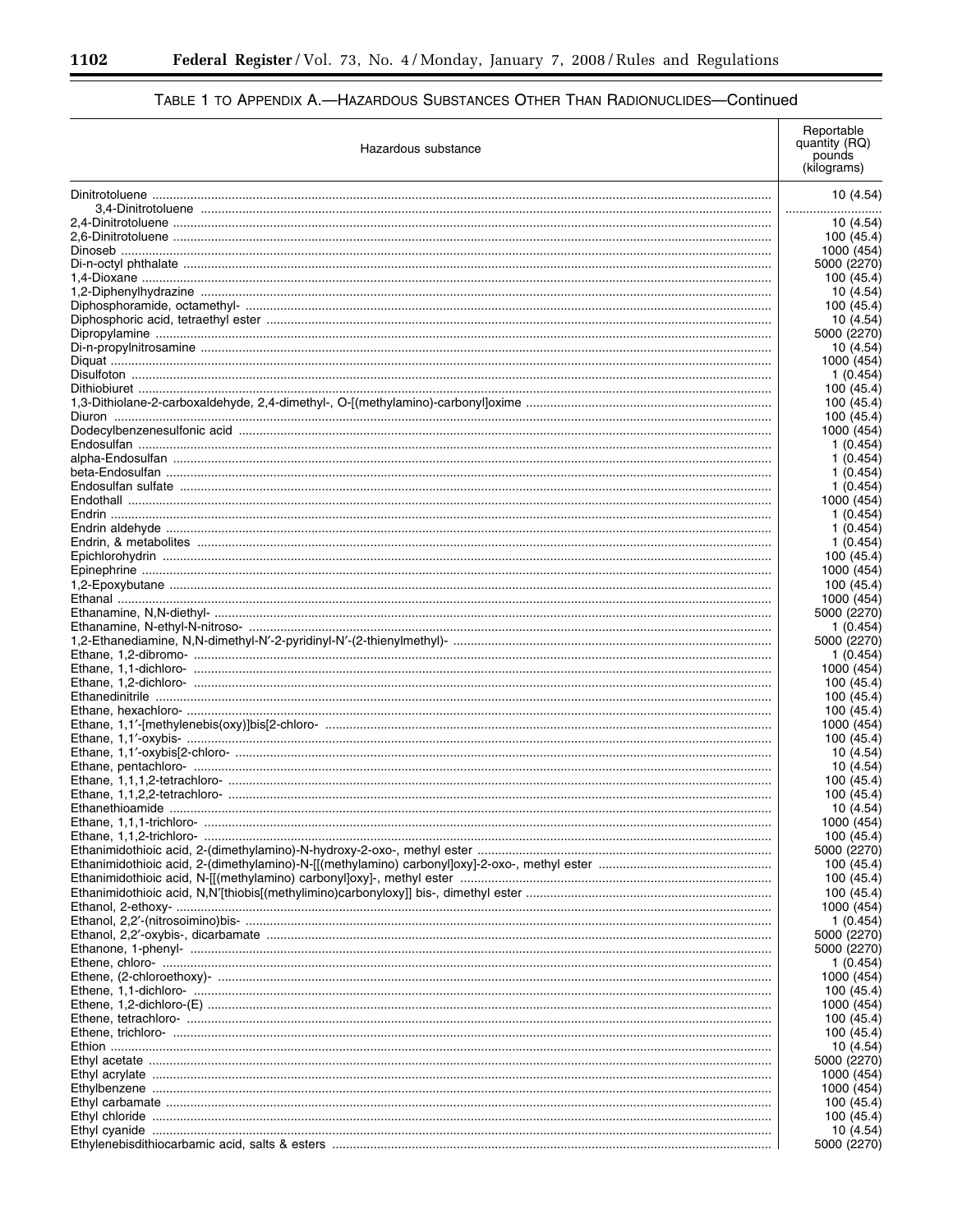| Hazardous substance | Reportable<br>quantity (RQ)<br>pounds<br>(kilograms) |
|---------------------|------------------------------------------------------|
|                     | 5000 (2270)                                          |
|                     | 5000 (2270)                                          |
|                     | 1 (0.454)                                            |
|                     | 100 (45.4)                                           |
|                     | 5000 (2270)<br>1000 (454)                            |
|                     | 10 (4.54)                                            |
|                     | 10 (4.54)                                            |
|                     | 1 (0.454)                                            |
|                     | 100 (45.4)                                           |
|                     | 1000 (454)                                           |
|                     | 1000 (454)                                           |
|                     | 1 (0.454)<br>5000 (2270)                             |
|                     | 1000 (454)                                           |
|                     | 1000 (454)                                           |
|                     | 1000 (454)                                           |
|                     | 1000 (454)                                           |
|                     | 100 (45.4)                                           |
|                     | 1000 (454)                                           |
|                     | 1000 (454)<br>1000 (454)                             |
|                     | 100 (45.4)                                           |
|                     | 1000 (454)                                           |
|                     | 100 (45.4)                                           |
|                     | 5000 (2270)                                          |
|                     | 10 (4.54)                                            |
|                     | 100 (45.4)                                           |
|                     | 10 (4.54)<br>100 (45.4)                              |
|                     | 100 (45.4)                                           |
|                     | 5000 (2270)                                          |
|                     | 100 (45.4)                                           |
|                     | 10 (4.54)                                            |
|                     | 5000 (2270)                                          |
|                     | 100 (45.4)                                           |
|                     | 5000 (2270)<br>5000 (2270)                           |
|                     | 1000 (454)                                           |
|                     | 5000 (2270)                                          |
|                     | 100 (45.4)                                           |
|                     | 1 (0.454)                                            |
|                     | 1(0.454)                                             |
|                     | 10 (4.54)                                            |
|                     | 10 (4.54)<br>1 (0.454)                               |
|                     | 1 (0.454)                                            |
|                     | 1 (0.454)                                            |
|                     | 10 (4.54)                                            |
|                     | 1 (0.454)                                            |
|                     | 10 (4.54)                                            |
|                     | 100 (45.4)<br>100 (45.4)                             |
|                     | 1000 (454)                                           |
|                     | 100 (45.4)                                           |
|                     | 100 (45.4)                                           |
|                     | 1 (0.454)                                            |
|                     | 5000 (2270)                                          |
|                     | 5000 (2270)                                          |
|                     | 1 (0.454)<br>100 (45.4)                              |
|                     | 10 (4.54)                                            |
|                     | 10 (4.54)                                            |
|                     | 1 (0.454)                                            |
|                     | 10 (4.54)                                            |
|                     | 10 (4.54)                                            |
|                     | 5000 (2270)                                          |
|                     | 10 (4.54)                                            |
|                     | 100 (45.4)                                           |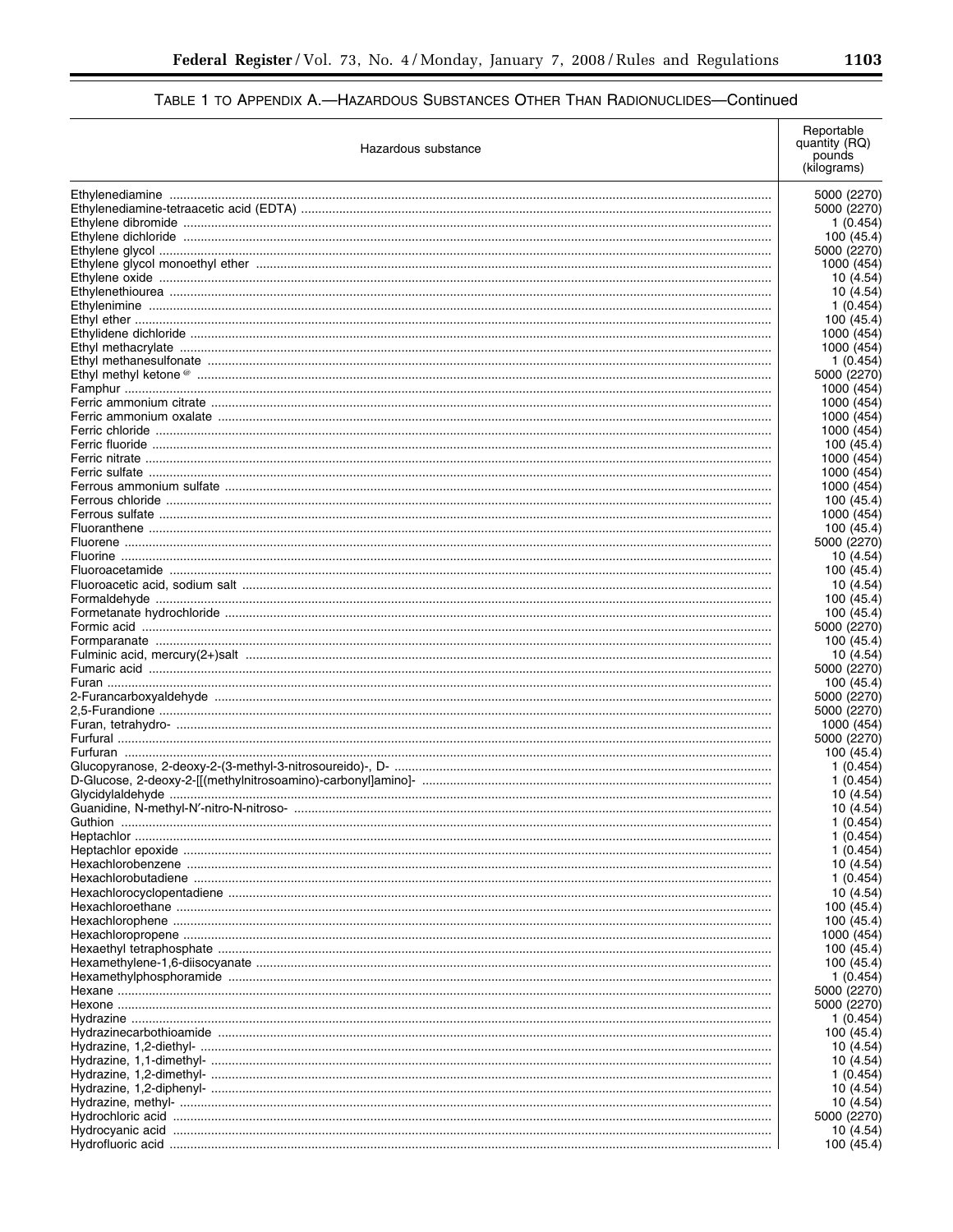÷.

# TABLE 1 TO APPENDIX A.-HAZARDOUS SUBSTANCES OTHER THAN RADIONUCLIDES-Continued

| Hazardous substance | Reportable<br>quantity (RQ)<br>pounds<br>(kilograms) |
|---------------------|------------------------------------------------------|
|                     |                                                      |
|                     | 5000 (2270)<br>10 (4.54)                             |
|                     | 100 (45.4)                                           |
|                     | 100 (45.4)                                           |
|                     | 100 (45.4                                            |
|                     | 10 (4.54                                             |
|                     | 100 (45.4                                            |
|                     | 10 (4.54                                             |
|                     | 100 (45.4)                                           |
|                     | 100 (45.4)                                           |
|                     | 5000 (2270)<br>5000 (2270)                           |
|                     | 1 (0.454)                                            |
|                     | 100 (45.4                                            |
|                     | 5000 (2270)                                          |
|                     | 100 (45.4)                                           |
|                     | 1000 (454                                            |
|                     | 10 (4.54)                                            |
|                     | 100 (45.4)                                           |
|                     | 1000 (454)                                           |
|                     | 1(0.454)                                             |
|                     | 10 (4.54)                                            |
|                     | 10 (4.54)                                            |
|                     | 10 (4.54)<br>1 (0.454)                               |
|                     | 10 (4.54)                                            |
|                     | 10 (4.54)                                            |
|                     | 10 (4.54)                                            |
|                     | 10 (4.54)                                            |
|                     | 10 (4.54)                                            |
|                     | 10 (4.54)                                            |
|                     | 10 (4.54)                                            |
|                     | 10 (4.54)                                            |
|                     | 10 (4.54)                                            |
|                     | 10 (4.54)                                            |
|                     | 10 (4.54)                                            |
|                     | 10 (4.54)<br>1 (0.454)                               |
|                     | 1(0.454)                                             |
|                     | 10 (4.54)                                            |
|                     | 100 (45.4)                                           |
|                     | 5000 (2270)                                          |
|                     | 5000 (2270)                                          |
|                     | 5000 (2270)                                          |
|                     | 1000 (454)                                           |
|                     | 10 (4.54)                                            |
|                     | 10 (4.54)                                            |
|                     | 5000 (2270                                           |
|                     | 5000 (2270)                                          |
|                     | 1 (0.454)<br>10 (4.54)                               |
|                     | 1 (0.454)                                            |
|                     | 10 (4.54)                                            |
|                     | 10 (4.54)                                            |
|                     | 10 (4.54)                                            |
|                     | 10 (4.54)                                            |
|                     | 1(0.454)                                             |
|                     | 100 (45.4)                                           |
|                     | 10 (4.54)                                            |
|                     | 1000 (454                                            |
|                     | 1000 (454                                            |
|                     | 10 (4.54)                                            |
|                     | 1000 (454                                            |
|                     | 100 (45.4)<br>10 (4.54)                              |
|                     | 1000 (454                                            |
|                     | 1000 (454                                            |
|                     | 5000 (2270                                           |
|                     | 100 (45.4)                                           |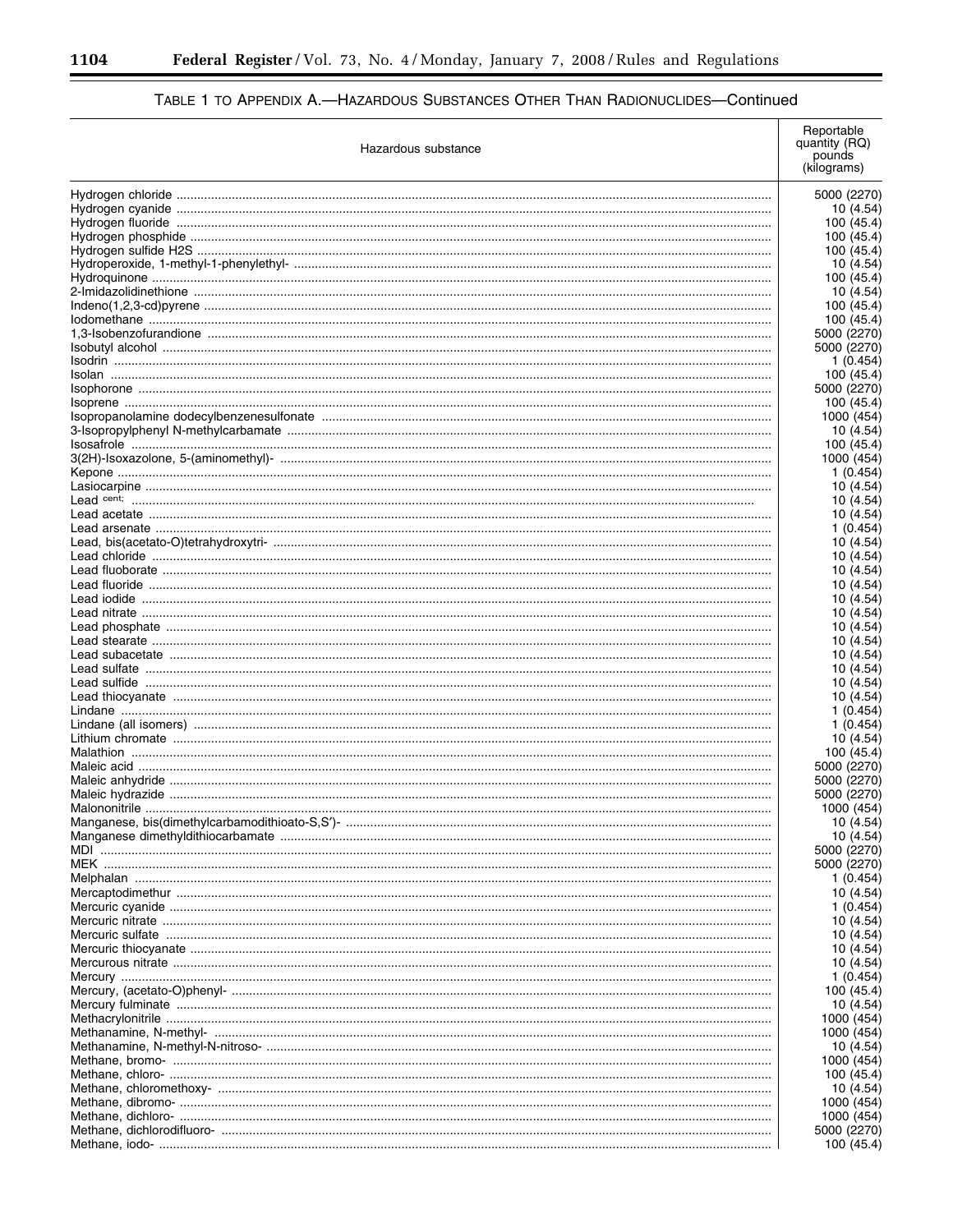| Hazardous substance                                                                                                              | Reportable<br>quantity (RQ)<br>pounds<br>(kilograms) |
|----------------------------------------------------------------------------------------------------------------------------------|------------------------------------------------------|
|                                                                                                                                  | 10 (4.54)                                            |
|                                                                                                                                  | 10 (4.54)                                            |
|                                                                                                                                  | 100 (45.4)                                           |
|                                                                                                                                  | 1 (0.454)                                            |
|                                                                                                                                  | 10 (4.54)                                            |
|                                                                                                                                  | 10 (4.54)<br>100 (45.4)                              |
|                                                                                                                                  | 100 (45.4)                                           |
|                                                                                                                                  | 10 (4.54)                                            |
|                                                                                                                                  | 5000 (2270)                                          |
|                                                                                                                                  |                                                      |
|                                                                                                                                  | 100 (45.4)                                           |
|                                                                                                                                  | 100 (45.4)                                           |
|                                                                                                                                  | 1 (0.454)                                            |
|                                                                                                                                  | 1 (0.454)                                            |
|                                                                                                                                  | 1(0.454)<br>5000 (2270)                              |
|                                                                                                                                  | 5000 (2270)                                          |
|                                                                                                                                  | 1(0.454)                                             |
|                                                                                                                                  | 10 (4.54)                                            |
|                                                                                                                                  | 100 (45.4)                                           |
|                                                                                                                                  | 1 (0.454)                                            |
|                                                                                                                                  | 5000 (2270)                                          |
|                                                                                                                                  | 100 (45.4)                                           |
|                                                                                                                                  | 1(0.454)                                             |
|                                                                                                                                  | 1000 (454)                                           |
|                                                                                                                                  | 100 (45.4)                                           |
|                                                                                                                                  | 100 (45.4)                                           |
|                                                                                                                                  | 1000 (454)<br>1000 (454)                             |
|                                                                                                                                  | 1000 (454)                                           |
|                                                                                                                                  | 10 (4.54)                                            |
|                                                                                                                                  | 10 (4.54)                                            |
|                                                                                                                                  | 10 (4.54)                                            |
|                                                                                                                                  | 1000 (454)                                           |
|                                                                                                                                  | 1000 (454)                                           |
|                                                                                                                                  | 10 (4.54)                                            |
|                                                                                                                                  | 5000 (2270)                                          |
|                                                                                                                                  | 5000 (2270)                                          |
|                                                                                                                                  | 10 (4.54)<br>10 (4.54)                               |
|                                                                                                                                  | 100 (45.4)                                           |
|                                                                                                                                  | 5000 (2270)                                          |
|                                                                                                                                  | 10 (4.54)                                            |
|                                                                                                                                  | 10 (4.54)                                            |
|                                                                                                                                  | 100 (45.4)                                           |
|                                                                                                                                  | 1000 (454)                                           |
|                                                                                                                                  | 100 (45.4)                                           |
|                                                                                                                                  | 5000 (2270)                                          |
|                                                                                                                                  | 1000 (454)                                           |
|                                                                                                                                  | 10 (4.54)                                            |
|                                                                                                                                  | 1000 (454)                                           |
|                                                                                                                                  | 10 (4.54)<br>1000 (454)                              |
|                                                                                                                                  | 10 (4.54)                                            |
|                                                                                                                                  | 10 (4.54)                                            |
|                                                                                                                                  | 100 (45.4)                                           |
|                                                                                                                                  | 100 (45.4)                                           |
|                                                                                                                                  | 10 (4.54)                                            |
| 5.12-Naphthacenedione.<br>-8-acetyl-10-[(3-amino-2,3,6-trideoxy-alpha-L-lyxo-hexopyranosyl)oxyl-7,8,9,10-tetrahydro-6,8,11       |                                                      |
|                                                                                                                                  | 10 (4.54)                                            |
|                                                                                                                                  | 100 (45.4)                                           |
|                                                                                                                                  | 10 (4.54)                                            |
|                                                                                                                                  | 100 (45.4)                                           |
|                                                                                                                                  | 100 (45.4)                                           |
|                                                                                                                                  | 5000 (2270)<br>5000 (2270)                           |
| 2,7-Naphthalenedisulfonic acid, 3,3'-[(3,3'-dimethyl-(1,1'-biphenyl)-4,4'-diyl)-bis(azo)]bis(5-amino-4-hydroxy)-tetrasodium salt | 10 (4.54)                                            |
|                                                                                                                                  | 100 (45.4)                                           |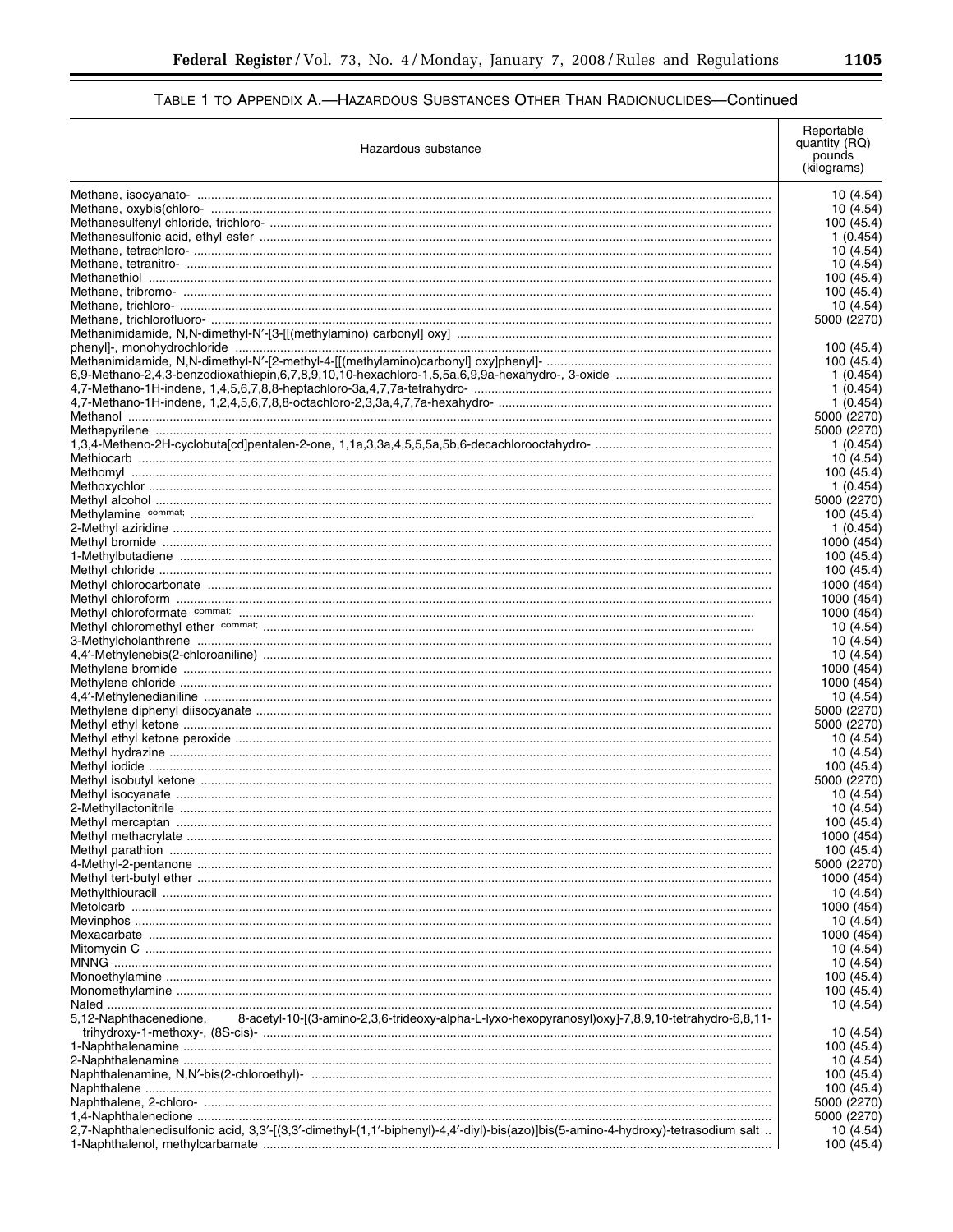| Hazardous substance | Reportable<br>quantity (RQ)<br>pounds<br>(kilograms) |           |
|---------------------|------------------------------------------------------|-----------|
|                     |                                                      |           |
|                     | 100 (45.4)<br>5000 (2270)                            |           |
|                     | 100 (45.4                                            |           |
|                     |                                                      | 10 (4.54) |
|                     | 100 (45.4                                            |           |
|                     | 100 (45.4                                            |           |
|                     | 100 (45.4)                                           |           |
|                     |                                                      | 10 (4.54) |
|                     | 100 (45.4)                                           |           |
|                     |                                                      | 10 (4.54) |
|                     |                                                      | 10 (4.54) |
|                     | 100 (45.4                                            |           |
|                     | 100 (45.4)                                           |           |
|                     | 100 (45.4)                                           |           |
|                     | 1000 (454                                            |           |
|                     | 100 (45.4)                                           |           |
|                     |                                                      | 10 (4.54) |
|                     | 5000 (2270)                                          |           |
|                     | 1000 (454                                            |           |
|                     |                                                      | 10 (4.54) |
|                     |                                                      | 10 (4.54) |
|                     |                                                      | 10 (4.54) |
|                     |                                                      | 10 (4.54) |
|                     |                                                      | 10 (4.54) |
|                     | 100 (45.4)                                           |           |
|                     | .                                                    |           |
|                     | 100 (45.4)                                           |           |
|                     | 100 (45.4)                                           |           |
|                     | 100 (45.4)                                           |           |
|                     | 100 (45.4)                                           |           |
|                     |                                                      | 10 (4.54) |
|                     |                                                      | 10 (4.54) |
|                     |                                                      | 1 (0.454) |
|                     |                                                      | 1(0.454)  |
|                     |                                                      | 10 (4.54) |
|                     | 100 (45.4)                                           |           |
|                     |                                                      | 1 (0.454) |
|                     |                                                      | 1 (0.454) |
|                     |                                                      | 1(0.454)  |
|                     |                                                      | 10 (4.54) |
|                     |                                                      | 1(0.454)  |
|                     |                                                      | 10 (4.54) |
|                     |                                                      | 1(0.454)  |
|                     | 1000 (454)                                           |           |
|                     |                                                      |           |
|                     |                                                      |           |
|                     |                                                      |           |
|                     | 100 (45.4)                                           |           |
|                     | 100 (45.4)                                           |           |
|                     | 1000 (454                                            |           |
|                     | 1000 (454                                            |           |
|                     | 1000 (454                                            |           |
|                     | 100 (45.4)                                           |           |
|                     |                                                      | 10 (4.54) |
|                     |                                                      | 10 (4.54) |
|                     |                                                      | 10 (4.54) |
|                     |                                                      | 10 (4.54) |
|                     | 100 (45.4)                                           |           |
|                     | 1000 (454<br>1000 (454                               |           |
|                     |                                                      |           |
|                     |                                                      | 10 (4.54) |
|                     |                                                      | 1 (0.454) |
|                     | 100 (45.4)                                           |           |
|                     |                                                      | 10 (4.54) |
|                     |                                                      | 10 (4.54) |
|                     | 100 (45.4)                                           |           |
|                     |                                                      | 10 (4.54) |
|                     | 100 (45.4)                                           |           |
|                     | 100 (45.4)                                           |           |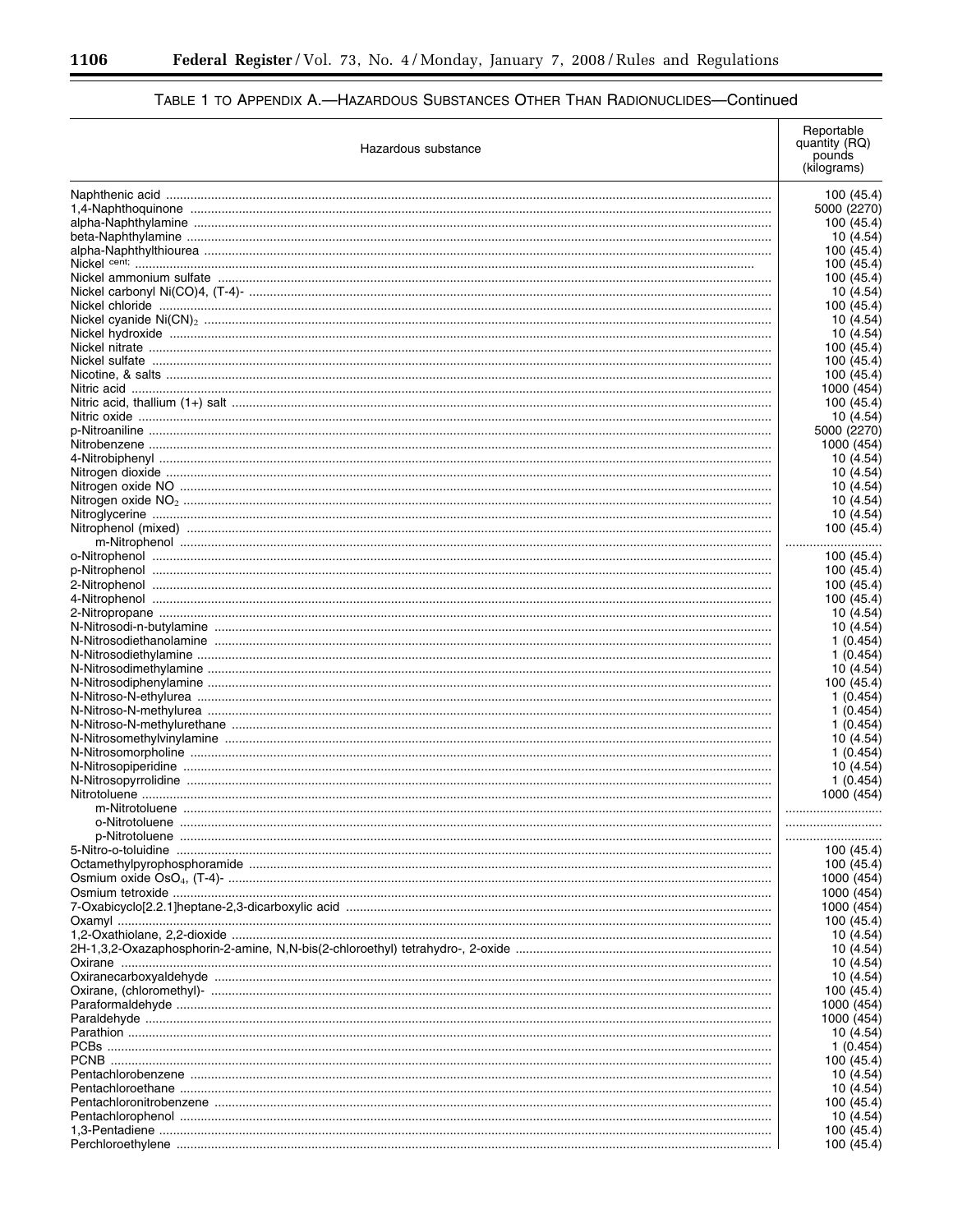| Hazardous substance |                                         |
|---------------------|-----------------------------------------|
|                     | 100 (45.4)                              |
|                     | 100 (45.4)                              |
|                     | 5000 (2270)                             |
|                     | 1000 (454)                              |
|                     | 100 (45.4)                              |
|                     | 5000 (2270)                             |
|                     | 100 (45.4)<br>100 (45.4)                |
|                     | 100 (45.4)                              |
|                     | 1(0.454)                                |
|                     | 100 (45.4)                              |
|                     | 1000 (454)                              |
|                     | 10 (4.54)                               |
|                     | 10 (4.54)                               |
|                     | 100 (45.4)                              |
|                     | 10 (4.54)                               |
|                     | 100 (45.4)<br>100 (45.4)                |
|                     | 10 (4.54)                               |
|                     | 1000 (454)                              |
|                     | 1000 (454)                              |
|                     | 100 (45.4)                              |
|                     | 10 (4.54)                               |
|                     | 10 (4.54)                               |
|                     | 10 (4.54)                               |
|                     | 10 (4.54)                               |
|                     | 10 (4.54)                               |
|                     | 1(0.454)                                |
|                     | 5000 (2270)                             |
|                     | 100 (45.4)<br>100 (45.4)                |
|                     | 100 (45.4)                              |
|                     | 10 (4.54)                               |
|                     | 10 (4.54)                               |
|                     | 100 (45.4)                              |
|                     | 5000 (2270)                             |
|                     | 100 (45.4)                              |
|                     | 10 (4.54)                               |
|                     | 1 (0.454)                               |
|                     | 10 (4.54)                               |
|                     | 5000 (2270)<br>10 (4.54)                |
|                     | 100 (45.4)                              |
|                     | 10 (4.54)                               |
|                     | 100 (45.4)                              |
|                     | 1000 (454)                              |
|                     | 100 (45.4)                              |
|                     | 1(0.454)                                |
|                     | 1000 (454)                              |
|                     | 100 (45.4)                              |
|                     | 100 (45.4)                              |
|                     | 1000 (454)                              |
|                     | 5000 (2270)                             |
|                     | 100 (45.4)<br>100 (45.4)<br>5000 (2270) |
|                     | 10 (4.54)                               |
|                     | 10 (4.54)                               |
|                     | 1 (0.454)                               |
|                     | 1(0.454)                                |
|                     | 1 (0.454)                               |
|                     | 10 (4.54)                               |
|                     | 10 (4.54)                               |
|                     | 10 (4.54)                               |
|                     | 1000 (454)                              |
|                     | 100 (45.4)                              |
|                     | 1(0.454)                                |
|                     | 1000 (454)                              |
|                     | 5000 (2270)                             |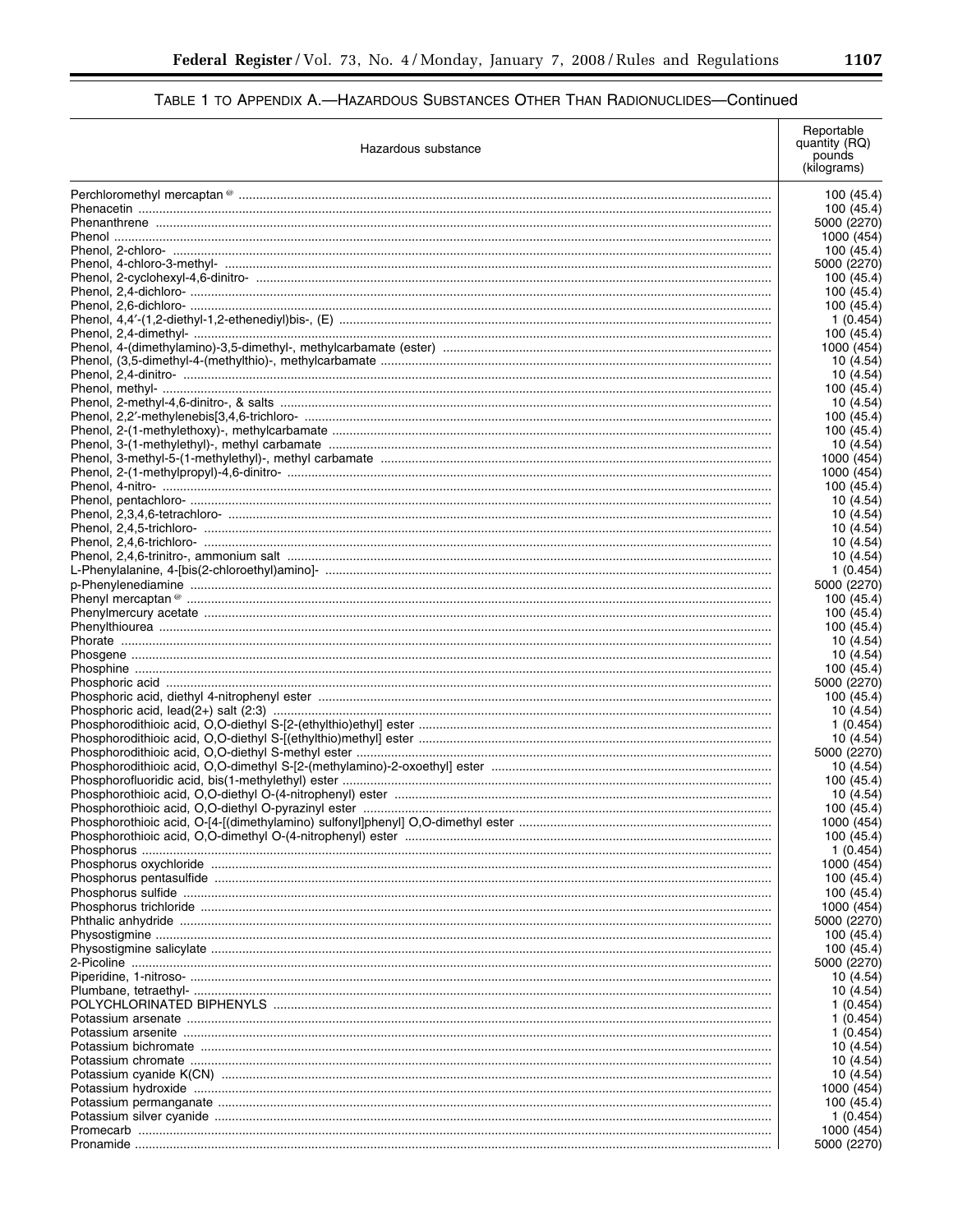Ξ

÷.

# TABLE 1 TO APPENDIX A.-HAZARDOUS SUBSTANCES OTHER THAN RADIONUCLIDES-Continued

| Hazardous substance | Reportable<br>quantity (RQ)<br>pounds<br>(kilograms) |
|---------------------|------------------------------------------------------|
|                     | 100 (45.4)                                           |
|                     | 1 (0.454)                                            |
|                     | 5000 (2270)                                          |
|                     | 5000 (2270)                                          |
|                     | 10 (4.54)                                            |
|                     | 1 (0.454)<br>1000 (454)                              |
|                     | 1000 (454)                                           |
|                     | 10 (4.54)                                            |
|                     | 1000 (454)                                           |
|                     | 10 (4.54)                                            |
|                     | 10 (4.54)                                            |
|                     | 1000 (454                                            |
|                     | 10 (4.54                                             |
|                     | 10 (4.54)<br>100 (45.4                               |
|                     | 10 (4.54)                                            |
|                     | 5000 (2270)                                          |
|                     | 5000 (2270)                                          |
|                     | 1000 (454                                            |
|                     | 10 (4.54)                                            |
|                     | 1000 (454                                            |
|                     | 1 (0.454                                             |
|                     | 5000 (2270)                                          |
|                     | 100 (45.4)                                           |
|                     | 1000 (454<br>100 (45.4                               |
|                     | 1000 (454                                            |
|                     | 5000 (2270)                                          |
|                     | 1000 (454                                            |
|                     | 1000 (454                                            |
|                     | 1000 (454                                            |
|                     | 100 (45.4)                                           |
|                     | 1000 (454                                            |
|                     | 10 (4.54)                                            |
|                     | 1000 (454                                            |
|                     | 5000 (2270)<br>5000 (2270)                           |
|                     | 100 (45.4)                                           |
|                     | 5000 (2270)                                          |
|                     | 1000 (454                                            |
|                     | 100 (45.4                                            |
|                     | 1 (0.454                                             |
|                     | 1000 (454                                            |
|                     | 5000 (2270)                                          |
|                     | 5000 (2270                                           |
|                     | 1(0.454)<br>5000 (2270)                              |
|                     | 1000 (454                                            |
|                     | 1000 (454                                            |
|                     | 5000 (2270)                                          |
|                     | 100 (45.4)                                           |
|                     | 10 (4.54)                                            |
|                     | 10 (4.54)                                            |
|                     | 1(0.454)                                             |
|                     | 100 (45.4)                                           |
|                     | 5000 (2270)                                          |
|                     | 10 (4.54)                                            |
|                     | 100 (45.4)<br>See Table 2                            |
|                     | 5000 (2270)                                          |
|                     | 5000 (2270)                                          |
|                     | 100 (45.4)                                           |
|                     | 100 (45.4)                                           |
|                     | 10 (4.54)                                            |
|                     | 1000 (454                                            |
|                     | 100 (45.4)                                           |
|                     | 10 (4.54)                                            |
|                     | 10 (4.54)                                            |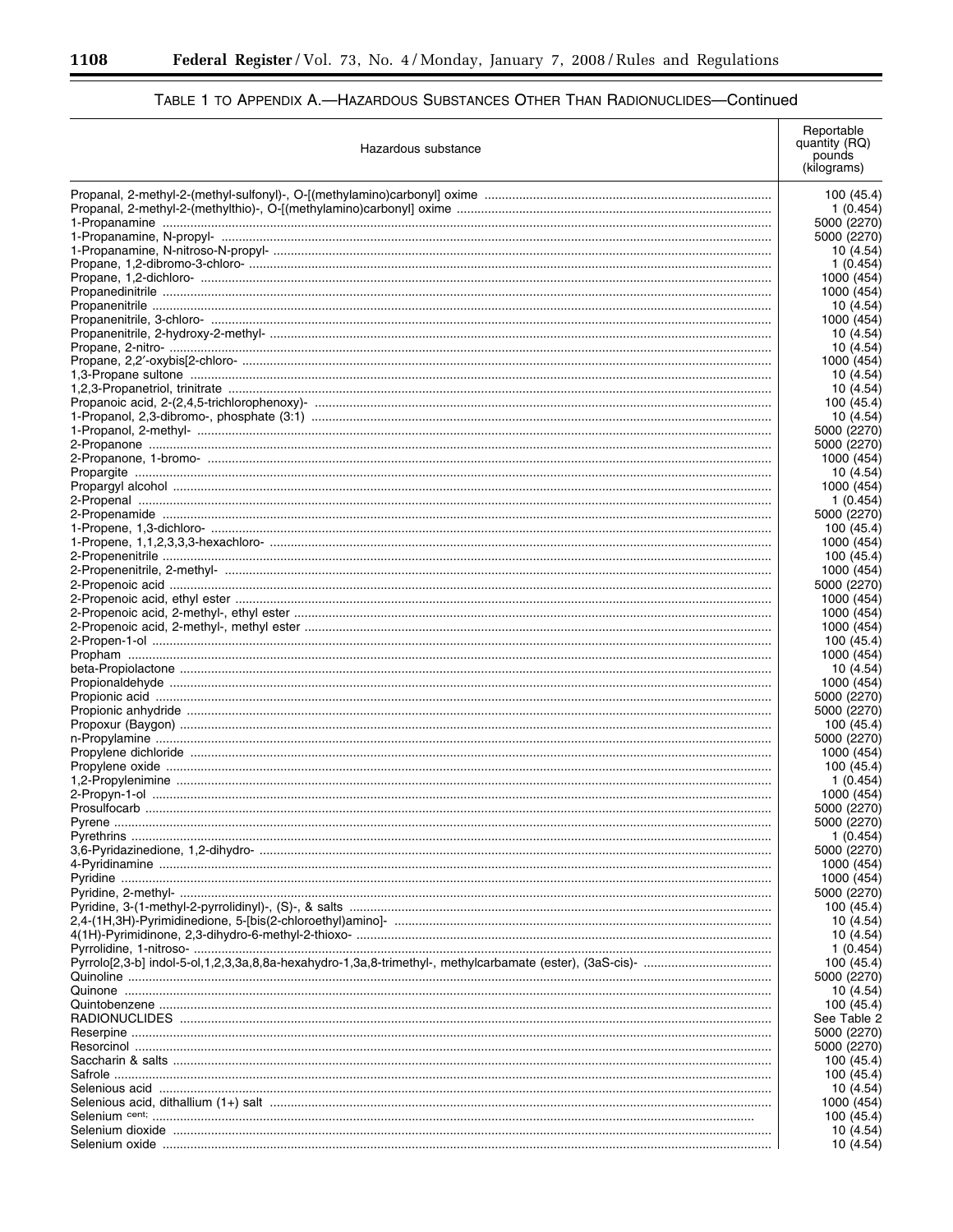| Hazardous substance | Reportable<br>quantity (RQ)<br>pounds<br>(kilograms) |
|---------------------|------------------------------------------------------|
|                     | 10 (4.54)                                            |
|                     | 1000 (454)                                           |
|                     | 1(0.454)                                             |
|                     | 1000 (454)<br>1(0.454)                               |
|                     | 1(0.454)                                             |
|                     | 100 (45.4)                                           |
|                     | 10 (4.54)                                            |
|                     | 1(0.454)                                             |
|                     | 1(0.454)                                             |
|                     | 1000 (454)<br>10(4.54)                               |
|                     | 100 (45.4)                                           |
|                     | 5000 (2270)                                          |
|                     | 10 (4.54)                                            |
|                     | 10(4.54)                                             |
|                     | 1000 (454)                                           |
|                     | 1000 (454)                                           |
|                     | 5000 (2270)<br>1000 (454)                            |
|                     | 100 (45.4)                                           |
|                     | 1000 (454)                                           |
|                     | 100 (45.4)                                           |
|                     | 5000 (2270)                                          |
|                     | 5000 (2270)                                          |
|                     | 100 (45.4)                                           |
|                     | 1(0.454)                                             |
|                     | 10 (4.54)<br>10(4.54)                                |
|                     | 100 (45.4)                                           |
|                     | 10(4.54)                                             |
|                     | 1000 (454)                                           |
|                     | 100 (45.4)                                           |
|                     | 1000 (454)                                           |
|                     | 1000 (454)                                           |
|                     | 100 (45.4)<br>100 (45.4)                             |
|                     | 1000 (454)                                           |
|                     | 100 (45.4)                                           |
|                     | 1000 (454)                                           |
|                     | 1000 (454)                                           |
|                     | 5000 (2270)                                          |
|                     | 1000 (454)                                           |
|                     | 1000 (454)<br>1 (0.454)                              |
| TDE.                | 1(0.454)                                             |
|                     | 5000 (2270)                                          |
|                     | 1 (0.454)                                            |
|                     | 100 (45.4)                                           |
|                     | 100 (45.4)                                           |
|                     | 100 (45.4)                                           |
|                     | 10 (4.54)<br>10 (4.54)                               |
|                     | 10 (4.54)                                            |
|                     | 100 (45.4)                                           |
|                     | 1000 (454)                                           |
|                     | 10 (4.54)                                            |
|                     | 100 (45.4)                                           |
|                     | 100 (45.4)                                           |
|                     | 1000 (454)<br>100 (45.4)                             |
|                     | 100 (45.4)                                           |
|                     | 100 (45.4)                                           |
|                     | 100 (45.4)                                           |
|                     | 100 (45.4)                                           |
|                     | 1000 (454)                                           |
|                     | 100 (45.4)                                           |
|                     | 10 (4.54)<br>100 (45.4)                              |
|                     |                                                      |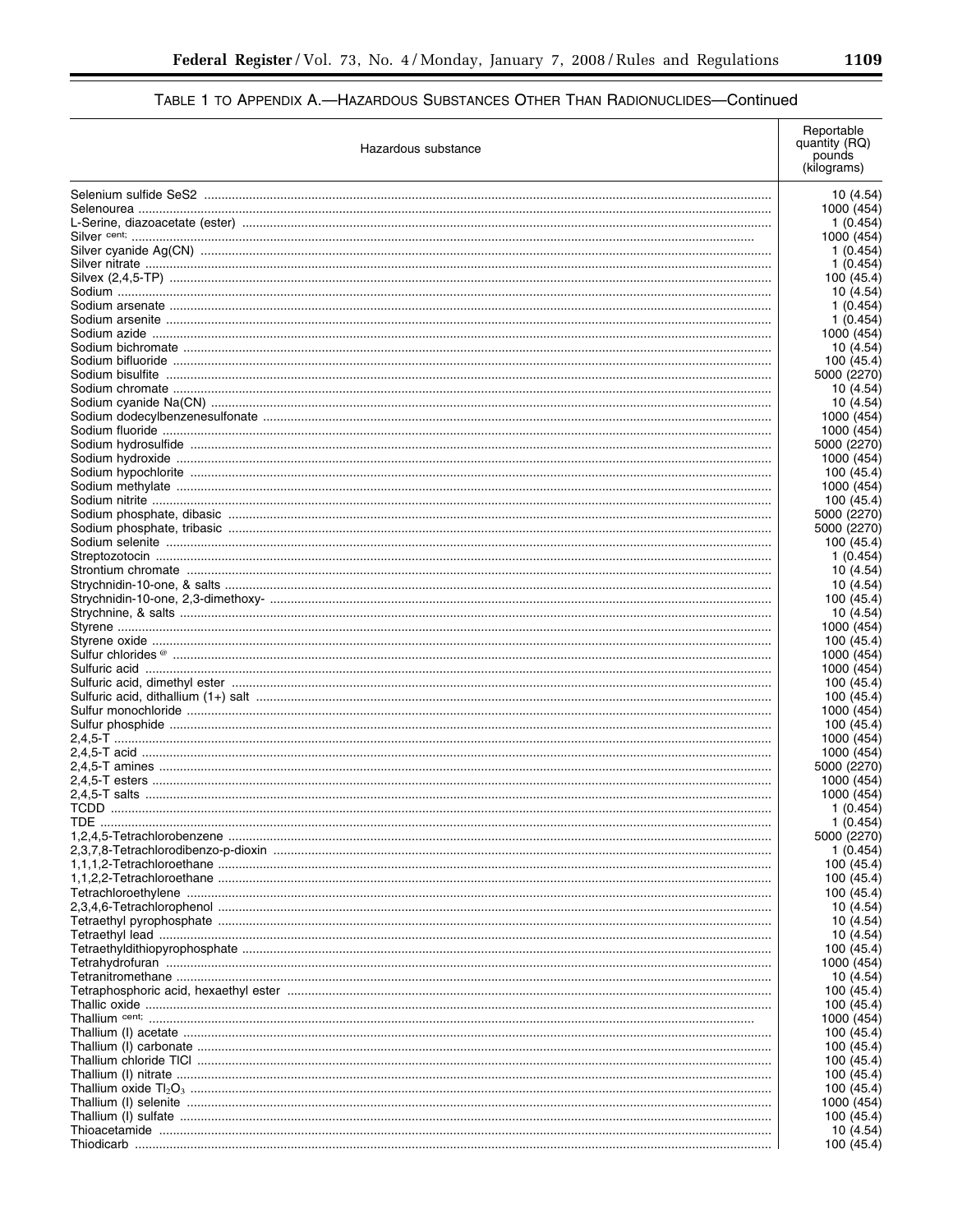-

| Hazardous substance                                             | Reportable<br>quantity (RQ)<br>pounds<br>(kilograms) |
|-----------------------------------------------------------------|------------------------------------------------------|
|                                                                 | 100 (45.4)                                           |
|                                                                 | 100 (45.4)                                           |
|                                                                 | 100 (45.4)                                           |
|                                                                 | 100 (45.4)                                           |
|                                                                 | 10 (4.54)                                            |
|                                                                 | 10 (4.54)<br>100 (45.4)                              |
|                                                                 | 100 (45.4)                                           |
|                                                                 | 10 (4.54)                                            |
|                                                                 | 100 (45.4)                                           |
|                                                                 | 100 (45.4)<br>100 (45.4)                             |
|                                                                 | 10 (4.54)                                            |
|                                                                 | 100 (45.4)                                           |
|                                                                 | 1000 (454)                                           |
|                                                                 | 1000 (454                                            |
|                                                                 | 10 (4.54)<br>10 (4.54)                               |
|                                                                 | 100 (45.4)                                           |
|                                                                 | 100 (45.4)                                           |
|                                                                 | 100 (45.4)                                           |
|                                                                 | 100 (45.4)<br>100 (45.4)                             |
|                                                                 | 1 (0.454)                                            |
|                                                                 | 100 (45.4)                                           |
|                                                                 | 100 (45.4)                                           |
|                                                                 | 100 (45.4)<br>10 (4.54)                              |
|                                                                 | 100 (45.4)                                           |
|                                                                 | 100 (45.4)                                           |
|                                                                 | 1000 (454)                                           |
|                                                                 | 100 (45.4)<br>100 (45.4)                             |
|                                                                 | 100 (45.4)                                           |
|                                                                 | 5000 (2270)                                          |
|                                                                 | 10 (4.54)                                            |
|                                                                 |                                                      |
|                                                                 |                                                      |
|                                                                 |                                                      |
|                                                                 | 10 (4.54)                                            |
|                                                                 | 10 (4.54)                                            |
|                                                                 | 1000 (454)<br>5000 (2270)                            |
|                                                                 | 10 (4.54)                                            |
|                                                                 | 100 (45.4)                                           |
|                                                                 | 1000 (454)                                           |
|                                                                 | 10 (4.54)<br>1000 (454)                              |
|                                                                 | 10 (4.54)                                            |
|                                                                 | 10 (4.54)                                            |
|                                                                 | 100 (45.4)                                           |
|                                                                 | 100 (45.4)<br>100 (45.4)                             |
| D004-D043 Unlisted Hazardous Wastes Characteristic of Toxicity: |                                                      |
|                                                                 | 1(0.454)                                             |
|                                                                 | 1000 (454)                                           |
|                                                                 | 10 (4.54)                                            |
|                                                                 | 10 (4.54)<br>10 (4.54)                               |
|                                                                 | 1(0.454)                                             |
|                                                                 | 100 (45.4)                                           |
|                                                                 | 10 (4.54)                                            |
|                                                                 | 10 (4.54)                                            |
|                                                                 | 100 (45.4)<br>100 (45.4)                             |
|                                                                 | 100 (45.4)                                           |
|                                                                 | 100 (45.4)                                           |
|                                                                 | 100 (45.4)                                           |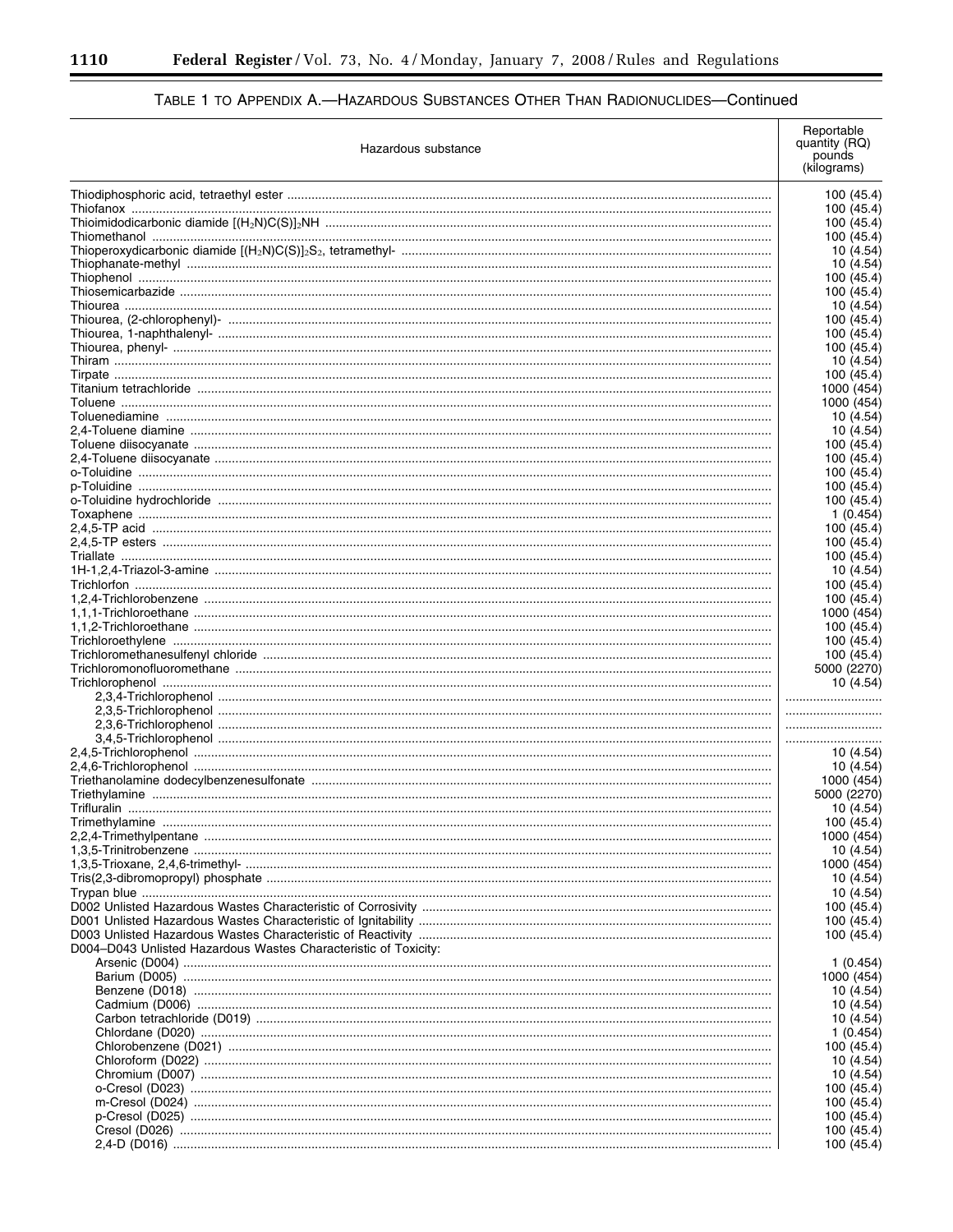| Hazardous substance                                                         | Reportable<br>quantity (RQ)<br>pounds<br>(kilograms) |
|-----------------------------------------------------------------------------|------------------------------------------------------|
|                                                                             | 100 (45.4)                                           |
|                                                                             | 100 (45.4)                                           |
|                                                                             | 100 (45.4)                                           |
|                                                                             | 10 (4.54)<br>1 (0.454)                               |
|                                                                             | 1(0.454)                                             |
|                                                                             | 10 (4.54)                                            |
|                                                                             | 1(0.454)                                             |
|                                                                             | 100 (45.4)                                           |
|                                                                             | 10 (4.54)                                            |
|                                                                             | 1 (0.454)<br>1(0.454)                                |
|                                                                             | 1 (0.454)                                            |
|                                                                             | 5000 (2270)                                          |
|                                                                             | 1000 (454)                                           |
|                                                                             | 10 (4.54)                                            |
|                                                                             | 1000 (454)                                           |
|                                                                             | 10 (4.54)<br>1(0.454)                                |
|                                                                             | 100 (45.4)                                           |
|                                                                             | 1 (0.454)                                            |
|                                                                             | 100 (45.4)                                           |
|                                                                             | 10 (4.54)                                            |
|                                                                             | 10 (4.54)                                            |
|                                                                             | 100 (45.4)                                           |
|                                                                             | 1 (0.454)                                            |
|                                                                             | 10 (4.54)<br>100 (45.4)                              |
|                                                                             | 100 (45.4)                                           |
|                                                                             | 1 (0.454)                                            |
|                                                                             | 1 (0.454)                                            |
|                                                                             | 100 (45.4)                                           |
|                                                                             | 1000 (454)                                           |
|                                                                             | 1000 (454)<br>1000 (454)                             |
|                                                                             | 1000 (454)                                           |
|                                                                             | 5000 (2270)                                          |
|                                                                             | 5000 (2270)                                          |
|                                                                             | 10 (4.54)                                            |
|                                                                             | 100 (45.4)                                           |
|                                                                             | 1 (0.454)                                            |
|                                                                             | 100 (45.4)<br>100 (45.4)                             |
|                                                                             | 100 (45.4)                                           |
|                                                                             | 1000 (454)                                           |
|                                                                             | 1000 (454)                                           |
|                                                                             | 100 (45.4)                                           |
|                                                                             | 100 (45.4)                                           |
|                                                                             | 100 (45.4)                                           |
| Yohimban-16-carboxylic acid, 11, 17-dimethoxy-18-[(3,4,5-trimethoxybenzoyl) | 1000 (454)                                           |
|                                                                             | 5000 (2270)                                          |
|                                                                             | 1000 (454)                                           |
|                                                                             | 1000 (454)                                           |
|                                                                             | 1000 (454)                                           |
|                                                                             | 10 (4.54)                                            |
|                                                                             | 1000 (454)<br>1000 (454)                             |
|                                                                             | 1000 (454)                                           |
|                                                                             | 1000 (454)                                           |
|                                                                             | 10 (4.54)                                            |
|                                                                             | 1000 (454)                                           |
|                                                                             | 1000 (454)                                           |
|                                                                             | 1000 (454)                                           |
|                                                                             | 1000 (454)<br>5000 (2270)                            |
|                                                                             | 100 (45.4)                                           |
|                                                                             | 5000 (2270)                                          |
|                                                                             | 1000 (454)                                           |

▀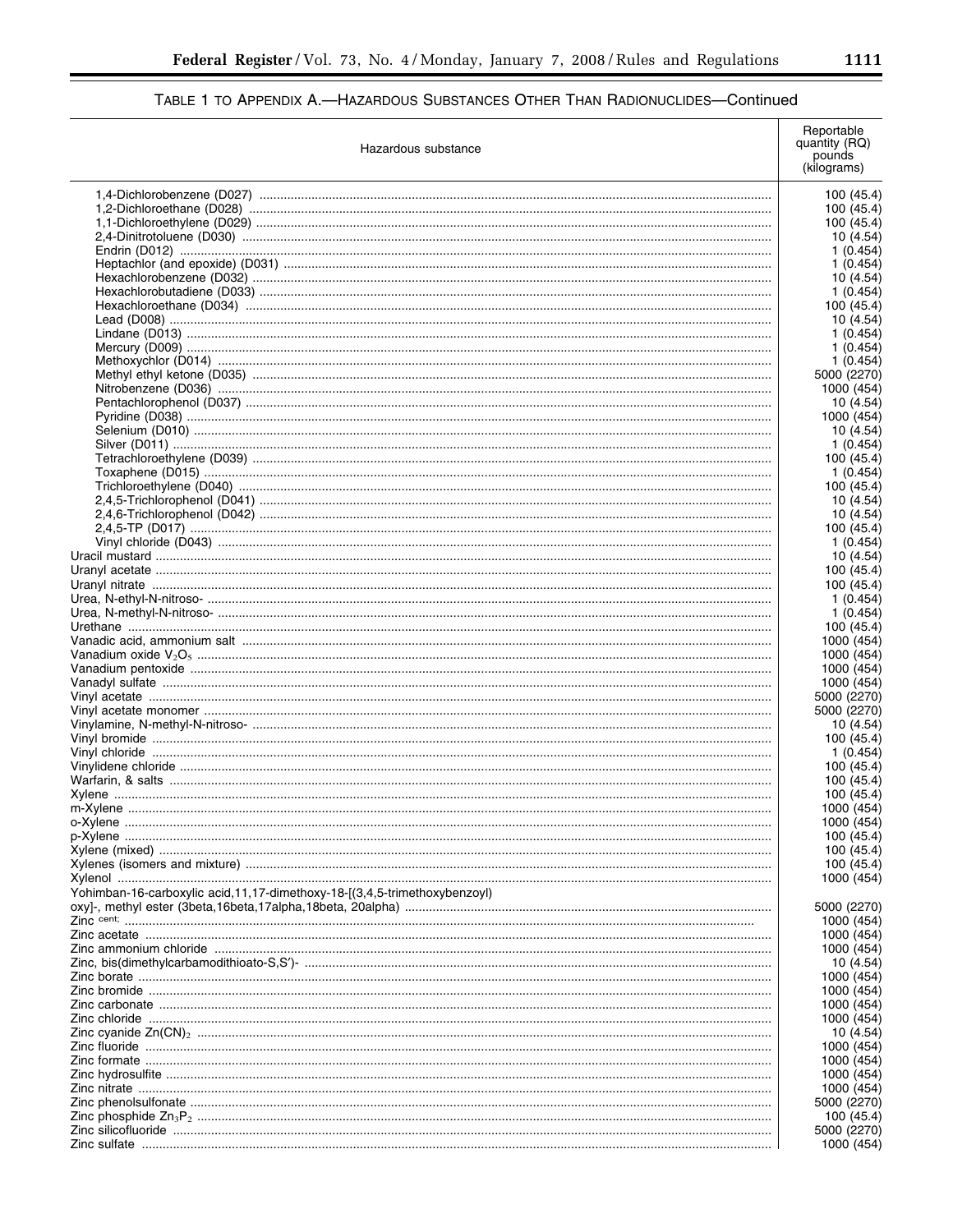# TABLE 1 TO APPENDIX A.-HAZARDOUS SUBSTANCES OTHER THAN RADIONUCLIDES-Continued

| Hazardous substance |                          |
|---------------------|--------------------------|
|                     |                          |
|                     | 10 (4.54<br>5000 (2270   |
|                     | 1000 (454                |
|                     | 5000 (2270               |
|                     | 5000 (2270               |
|                     | 10 (4.54                 |
|                     | 100 (45.4                |
|                     | 100 (45.4<br>1000 (454   |
|                     | 1000 (454                |
|                     | 10 (4.54                 |
|                     | 5000 (2270               |
|                     | 10 (4.54                 |
|                     | 100 (45.4                |
|                     | 1000 (454<br>100 (45.4   |
|                     | 1000 (454                |
|                     | 100 (45.4                |
|                     | 5000 (2270               |
|                     | 100 (45.4                |
|                     | 5000 (2270               |
|                     | 100 (45.4                |
|                     | 100 (45.4<br>1000 (454   |
|                     | 5000 (2270               |
|                     | 5000 (2270               |
|                     | 1000 (454                |
|                     | 100 (45.4                |
|                     | 5000 (2270               |
|                     | 5000 (2270               |
|                     | 5000 (2270<br>5000 (2270 |
|                     | 100 (45.4                |
|                     | 100 (45.4                |
|                     | 1000 (454                |
|                     | 100 (45.4                |
|                     | 1000 (454                |
|                     | 5000 (2270<br>100 (45.4  |
|                     | 5000 (2270               |
|                     | 1000 (454                |
|                     | 10 (4.54                 |
|                     | 10 (4.54                 |
|                     | 10 (4.54                 |
|                     | 10 (4.54                 |
|                     | 10 (4.54<br>10 (4.54     |
|                     | 10 (4.54                 |
|                     | 10 (4.54                 |
|                     | 1 (0.454                 |
|                     | 1 (0.454                 |
|                     | 1 (0.454                 |
|                     | 1 (0.454<br>1 (0.454     |
|                     | 1 (0.454                 |
|                     | 1 (0.454                 |
|                     | 1 (0.454                 |
|                     | 1 (0.454                 |
|                     | 1 (0.454                 |
|                     | 1 (0.454                 |
|                     | 1 (0.454<br>1 (0.454     |
|                     | 1 (0.454                 |
|                     | 1 (0.454                 |
|                     | 1 (0.454                 |
|                     | 10 (4.54                 |
|                     | 10 (4.54                 |
|                     | 10 (4.54                 |
|                     | 10 (4.54                 |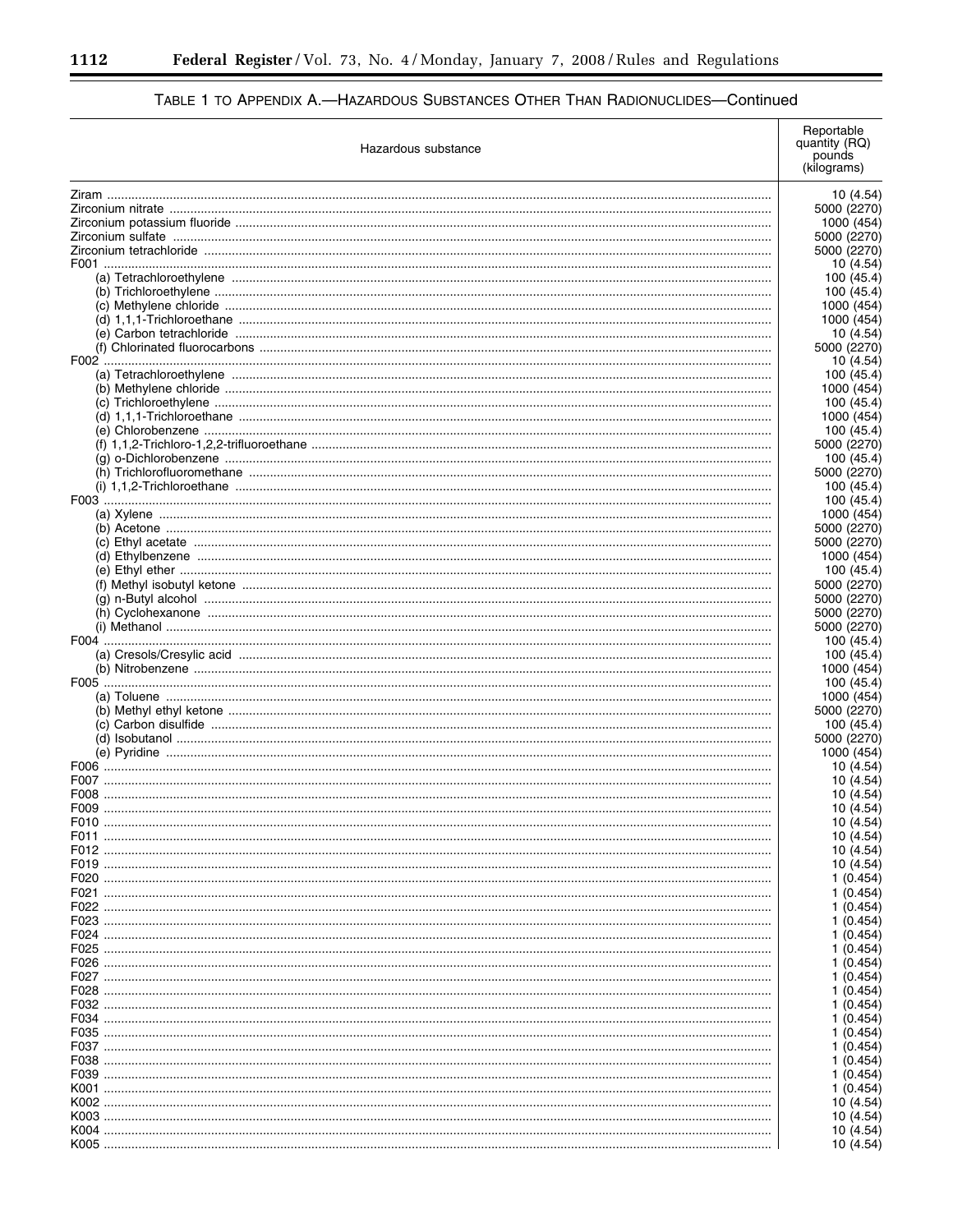|      | Hazardous substance | Reportable<br>quantity (RQ)<br>pounds<br>(kilograms) |
|------|---------------------|------------------------------------------------------|
|      |                     | 10 (4.54)                                            |
|      |                     | 10 (4.54)                                            |
|      |                     | 10 (4.54)                                            |
|      |                     | 10 (4.54)                                            |
|      |                     | 10 (4.54)<br>10 (4.54)                               |
|      |                     | 10 (4.54)                                            |
|      |                     | 5000 (2270)                                          |
|      |                     | 10(4.54)                                             |
|      |                     | 1(0.454)                                             |
|      |                     | 10 (4.54)                                            |
|      |                     | 1(0.454)<br>1(0.454)                                 |
|      |                     | 1(0.454)                                             |
|      |                     | 10 (4.54)                                            |
|      |                     | 1(0.454)                                             |
|      |                     | 5000 (2270)                                          |
|      |                     | 5000 (2270)                                          |
|      |                     | 10 (4.54)                                            |
|      |                     | 1000 (454)                                           |
|      |                     | 10 (4.54)<br>1(0.454)                                |
|      |                     | 1(0.454)                                             |
|      |                     | 1(0.454)                                             |
|      |                     | 1(0.454)                                             |
|      |                     | 10 (4.54)                                            |
|      |                     | 10 (4.54)                                            |
|      |                     | 10 (4.54)                                            |
|      |                     | 1(0.454)                                             |
|      |                     | 1(0.454)<br>1(0.454)                                 |
|      |                     | 10 (4.54)                                            |
|      |                     | 10 (4.54)                                            |
|      |                     | 10 (4.54)                                            |
|      |                     | 1(0.454)                                             |
|      |                     | 10 (4.54)                                            |
|      |                     | 10 (4.54)                                            |
|      |                     | 10 (4.54)<br>10 (4.54)                               |
|      |                     | 10 (4.54)                                            |
|      |                     | 10 (4.54)                                            |
|      |                     | 10 (4.54)                                            |
|      |                     | 10 (4.54)                                            |
|      |                     | 10 (4.54)                                            |
|      |                     | 10 (4.54)                                            |
| K052 |                     | 10 (4.54)                                            |
|      |                     | 1(0.454)<br>10 (4.54)                                |
|      |                     | 10 (4.54)                                            |
|      |                     | 10 (4.54)                                            |
|      |                     | 10 (4.54)                                            |
|      |                     | 10 (4.54)                                            |
|      |                     | 10 (4.54)                                            |
|      |                     | 1(0.454)                                             |
|      |                     | 10 (4.54)<br>100 (45.4)                              |
|      |                     | 1(0.454)                                             |
|      |                     | 10 (4.54)                                            |
|      |                     | 10 (4.54)                                            |
|      |                     | 100 (45.4)                                           |
|      |                     | 10 (4.54)                                            |
|      |                     | 10 (4.54)                                            |
|      |                     | 10 (4.54)                                            |
|      |                     | 5000 (2270)<br>5000 (2270)                           |
|      |                     | 100 (45.4)                                           |
|      |                     | 100 (45.4)                                           |
|      |                     | 1(0.454)                                             |
|      |                     | 1(0.454)                                             |

 $\equiv$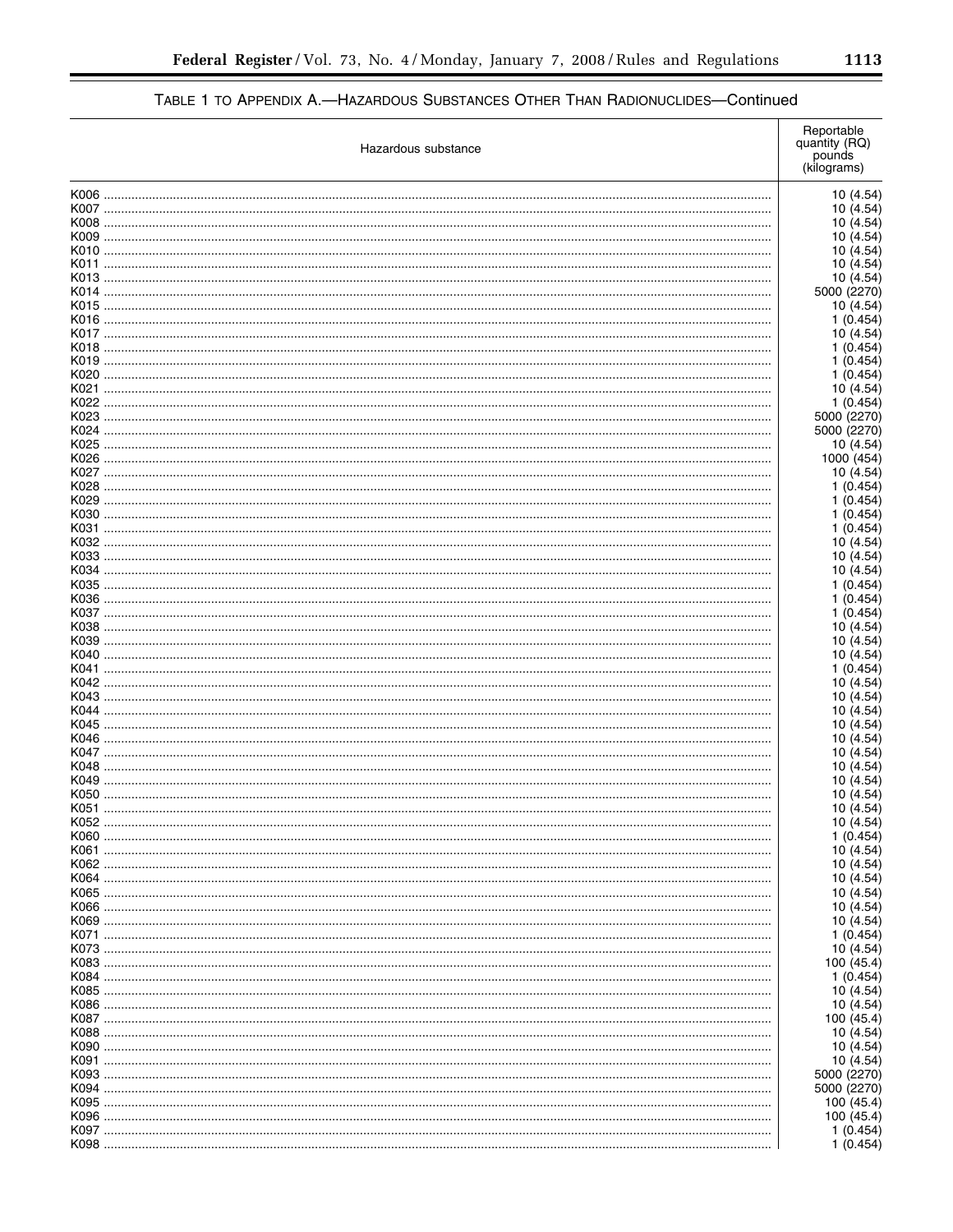| Hazardous substance | Reportable<br>quantity (RQ)<br>pounds<br>(kilograms) |
|---------------------|------------------------------------------------------|
|                     | 10 (4.54)                                            |
|                     | 10 (4.54)                                            |
|                     | 1(0.454)                                             |
|                     | 1(0.454)                                             |
|                     | 100 (45.4                                            |
|                     | 10 (4.54)                                            |
|                     | 10 (4.54)                                            |
|                     | 1(0.454)                                             |
|                     | 10 (4.54)                                            |
|                     | 10 (4.54)                                            |
|                     | 10 (4.54)                                            |
|                     | 10 (4.54)                                            |
|                     | 10 (4.54                                             |
|                     | 10 (4.54)                                            |
|                     | 10 (4.54)                                            |
|                     | 10 (4.54)                                            |
|                     | 10 (4.54)                                            |
|                     | 10 (4.54                                             |
|                     | 1(0.454)                                             |
|                     | 1(0.454)                                             |
|                     | 10 (4.54)                                            |
|                     | 10 (4.54)                                            |
|                     | 10 (4.54                                             |
|                     | 10 (4.54)                                            |
|                     | 100 (45.4)                                           |
|                     | 1000 (454)                                           |
|                     | 1 (0.454)                                            |
|                     | 1 (0.454                                             |
|                     | 1(0.454)                                             |
|                     | 1(0.454)                                             |
|                     | 1(0.454)                                             |
|                     | 1(0.454)                                             |
|                     | 1(0.454)                                             |
|                     | 1(0.454)                                             |
|                     | 10 (4.54)                                            |
|                     | 10 (4.54)                                            |
|                     | 10 (4.54                                             |
|                     | 10 (4.54                                             |
|                     | 10 (4.54)                                            |
|                     | 10 (4.54)                                            |
|                     | 10 (4.54                                             |
|                     | 1(0.454)<br>10 (4.54                                 |
|                     |                                                      |
|                     | 1(0.454)<br>1 (0.454)                                |
|                     | 1 (0.454                                             |
|                     | 1 (0.454                                             |
|                     | 1 (0.454                                             |
|                     | 1(0.454)                                             |
|                     | 5000 (2270)                                          |
|                     | 1000 (454                                            |
|                     | 1 (0.454)                                            |
|                     |                                                      |

cent; The RQ for these hazardous substances is limited to those pieces of the metal having a diameter smaller than 100 micrometers (0.004

Cent, The HQ for asbestos is limited to friable forms only.<br>
Cent, cent, cent, cent, The RQ for asbestos is limited to friable forms only.<br>
Cent, cent, cent, The RQ for asbestos is limited to friable forms only.<br>
Central C